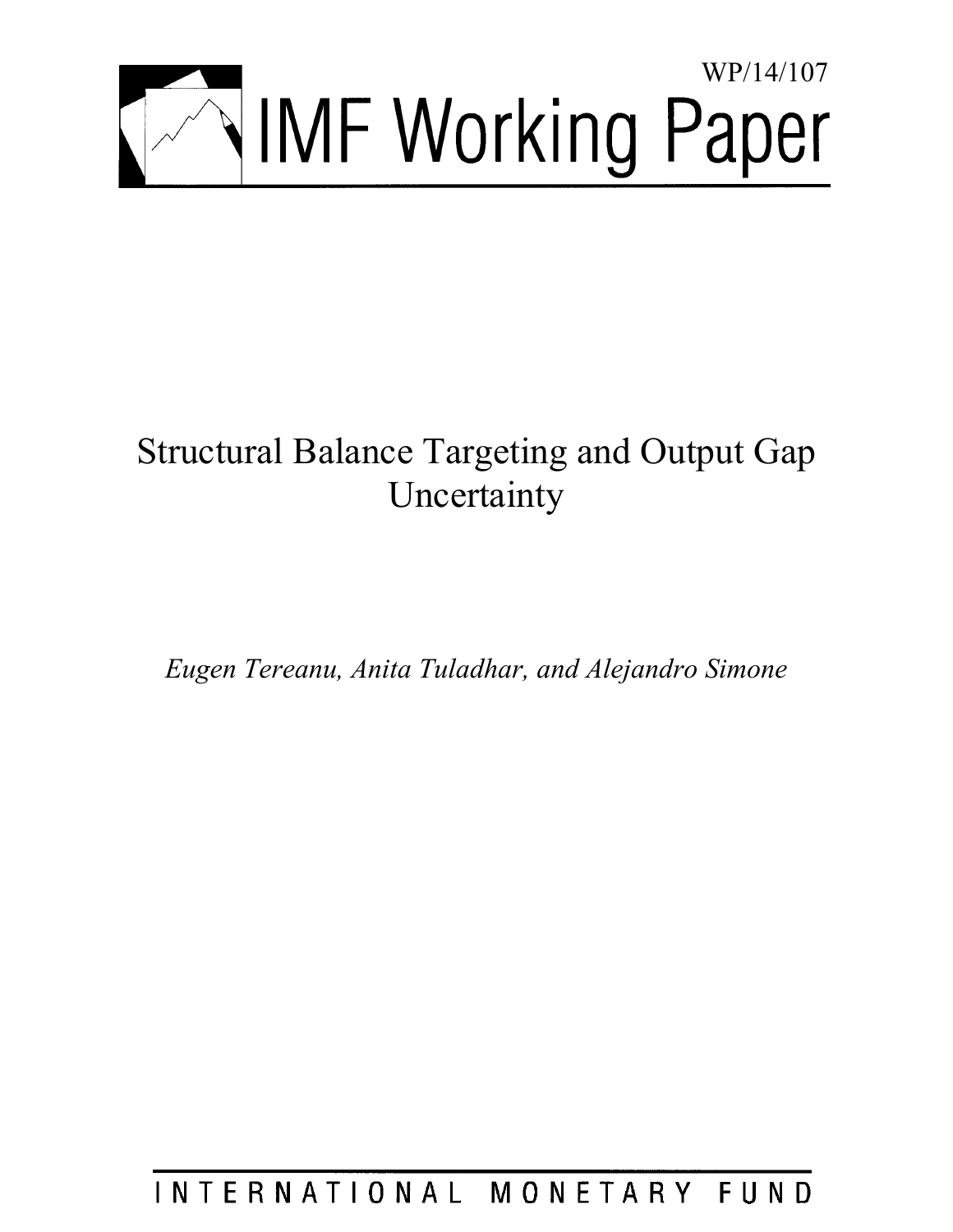#### **IMF Working Paper**

European Department

#### **Structural Balance Targeting and Output Gap Uncertainty**

#### Prepared by Eugen Tereanu, Anita Tuladhar, and Alejandro Simone<sup>1</sup>

Authorized for distribution by James Daniel

June 2014

**This Working Paper should not be reported as representing the views of the IMF.**  The views expressed in this Working Paper are those of the author(s) and do not necessarily represent those of the IMF or IMF policy. Working Papers describe research in progress by the author(s) and are published to elicit comments and to further debate.

#### **Abstract**

Potential output estimation plays a crucial role in conducting fiscal policy based on structural balances. Difficulties in estimating potential output could lead to an erroneous policy stance with a consequent impact on growth. This paper analyzes historical data on revisions of actual and potential growth in the European Union and the implication of these revisions for the measurement of fiscal effort using the cyclically-adjusted primary balance (CAPB). It finds that revisions in output gap estimates were large, at almost 1½ percent of potential GDP on average. Revisions in potential GDP also contributed significantly to revisions in the estimated CAPB, especially during the crisis years. Given these findings and historical correlations, it proposes an indicative rule of thumb for reducing errors in the measurement of fiscal effort by factoring in that about 30 percent of revisions in actual growth capture changes in potential growth. In other words, the standard advice of "letting automatic stabilizers operate fully" in response to a positive/negative growth shocks likely implies a strengthening/weakening of the structural position.

JEL Classification Numbers: E62, H6 Keywords: structural balance, cyclically adjusted balance, fiscal policy

Authors' E-Mail Addresses: etereanu $\omega$ imf.org; atuladhar $\omega$ imf.org; asimone $\omega$ imf.org;

<sup>&</sup>lt;sup>1</sup> The authors are grateful to Michal Andrle, Helge Berger, James Daniel, Natan Epstein, Estelle Liu, Camelia Minoiu, Rodrigo Valdez, Daria Zakharova and seminar participants at the IMF for helpful comments and suggestions. We would also like to thank Geraldine Mahieu, Cristina Cheptea, and Sarika Chinta for assisting with the collection of the data, charts, and document formatting respectively.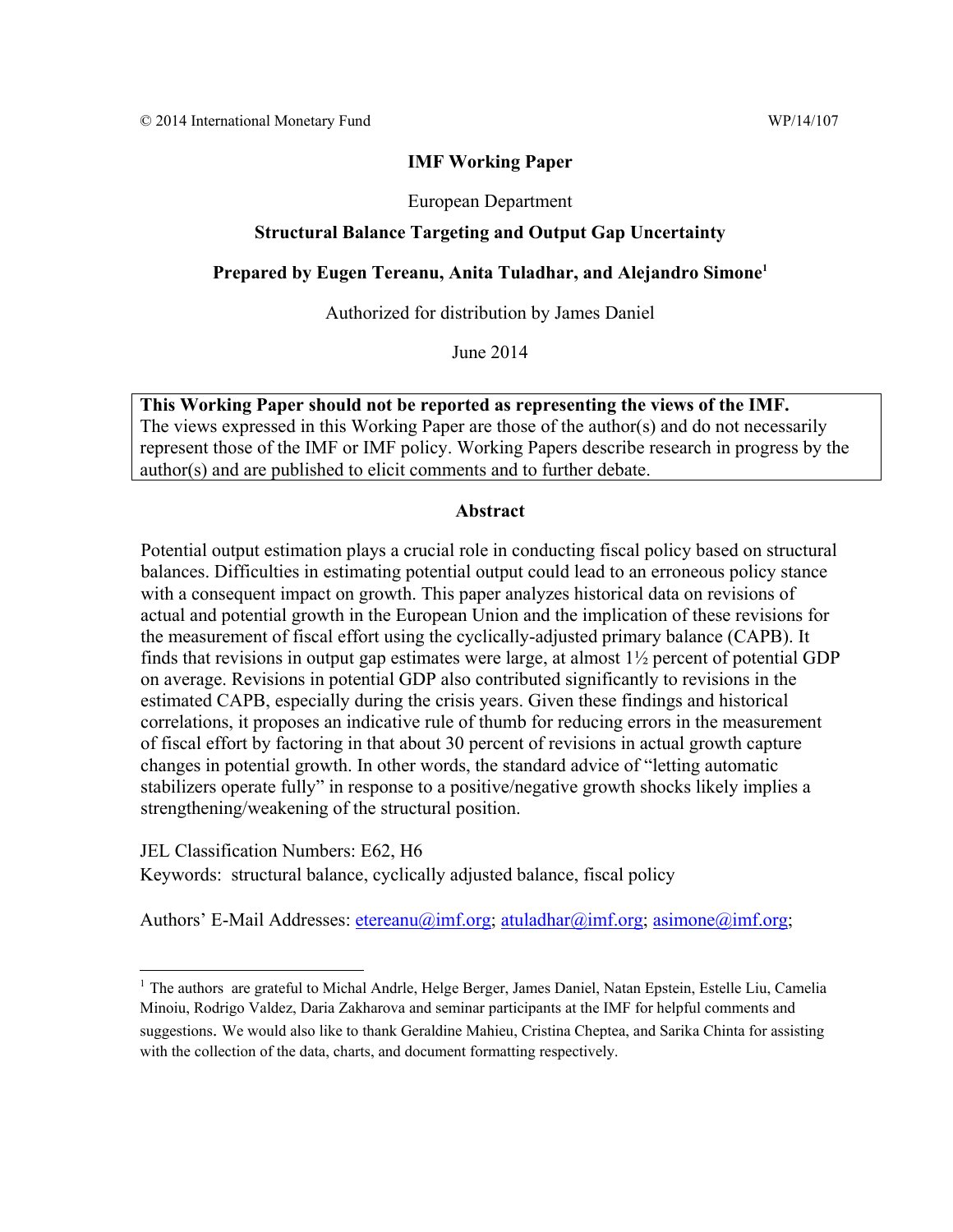| <b>Table of Contents</b> | Pages |
|--------------------------|-------|
|--------------------------|-------|

| B. The Magnitude of Output Gap Revisions and Implications for the Measurement of |  |
|----------------------------------------------------------------------------------|--|
|                                                                                  |  |
|                                                                                  |  |
|                                                                                  |  |

## Appendices

| 2. The Size and Distribution of Revisions to Output and Potential Output Over Alternative |  |
|-------------------------------------------------------------------------------------------|--|
|                                                                                           |  |
| 3. Estimating the Cross-Vintage Correlation of Output and Potential Output Growth 21      |  |
| Figures<br>1 Time Horizon for Evaluating Fiscal Stange for Budget Voor t                  |  |

| 3. The Size of the Output Gap Grew During Crisis Years Irrespective of Sign                |  |
|--------------------------------------------------------------------------------------------|--|
| 4. Revisions in the Spanish Output Gap Illustrate the Large Role Played by Potential       |  |
|                                                                                            |  |
| 5. Revisions in Estimates of Potential GDP Are a Large Factor Contributing to Revisions    |  |
|                                                                                            |  |
| 6. Depending on the Share of a Growth Surprise that Is Permanent $(\beta)$ , the Impact on |  |
|                                                                                            |  |

## Table

| 1. EU: Revisions in Output and Potential Output over the Budget Horizon, Average10 |  |
|------------------------------------------------------------------------------------|--|
|                                                                                    |  |
|                                                                                    |  |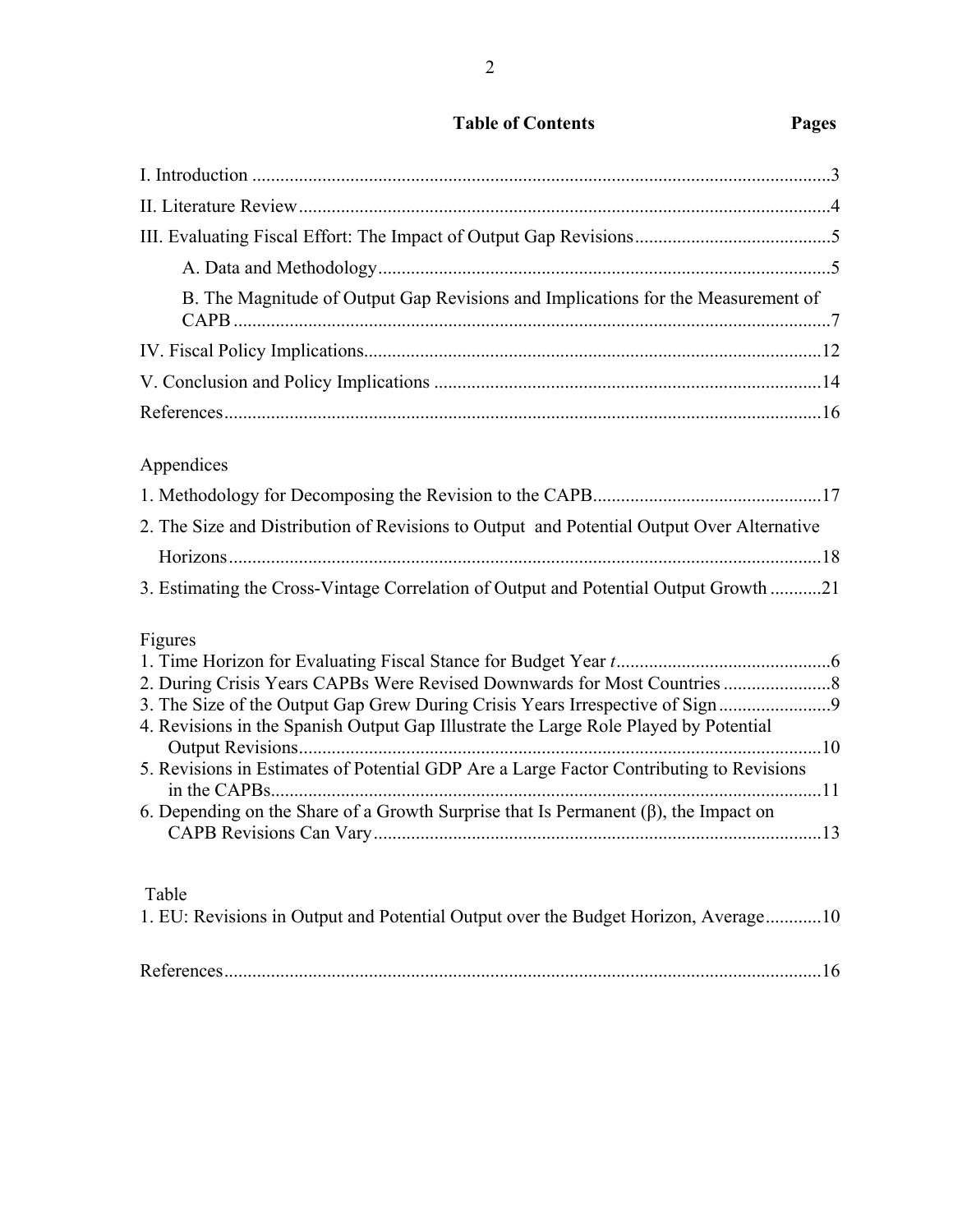## **I. INTRODUCTION**

**There has been an increasing interest in adopting a more structural approach to fiscal policy in Europe.** In particular, the newly-approved EU Fiscal Compact requires countries to include structural targets as part of their fiscal rules, against which policy performance will be evaluated. Successful implementation of structural targets relies on the assumption that both actual and potential growth can be accurately estimated. In practice, however, this assumption rarely holds. Real-time estimates of both actual and potential growth are often subject to significant revisions. Such revisions may continue to take place beyond the horizon of the actual budget year. In addition, the unobservable potential growth is computed using different techniques to extract information about underlying economic trends. These methods have been evolving over time as illustrated by recent changes to the EC methodology for computing structural unemployment. Potential growth estimates may also not be straightforward to update on the basis of short-term economic developments.

## **This paper analyzes historical data on the revisions of actual and potential growth in the EU and focuses specifically on the following questions**:

- How large were the errors in measuring the output gap?
- What were the implications of revisions in potential GDP for the measurement of fiscal effort?
- Can an indicative rule of thumb, based on the historical correlation, be observed between revisions in actual and potential growth?

## **Our results suggest the following answers:**

- *Output gap errors (as measured by the revisions) were large.* Although the cyclical position suggested by the sign of the output gap has changed infrequently as a result of output gap revisions, the *magnitudes* of output gap revisions have been significant on average. They averaged about 1½ percent of potential GDP in absolute terms between the time when budget assumptions were made and when the outturn data was first evaluated. Revisions during non-crisis years were also sizable, averaging almost 1 percent of potential GDP.
- *Fiscal effort estimates as measured by the cyclically-adjusted primary balance (CAPB) were also revised substantially.* Potential GDP contributed significantly to these revisions, especially during crisis years when it was the largest contributing factor (e.g., more than the deviation from target of key fiscal variables such as primary expenditure). As a result, estimates of fiscal effort based on the CAPB have been subject to considerable variation and error due to output gap and potential output revisions.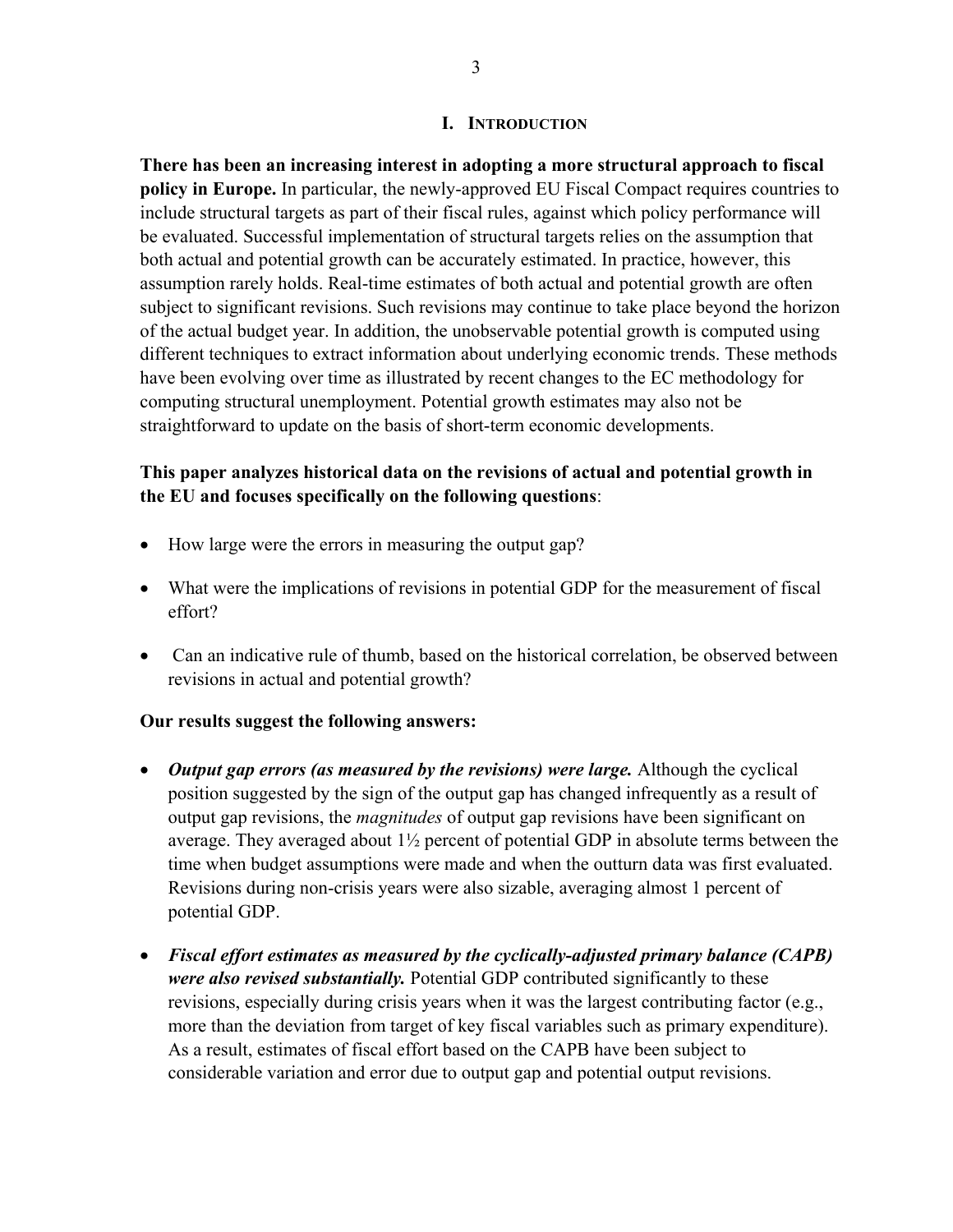*On average about 30 percent of the revision in actual growth reflected revisions in potential growth.* A simple rule of thumb which takes into account the historical correlation between revisions in actual output growth and potential output growth could help reduce errors in the measures of fiscal effort using CAPB due to output gap and potential output revisions. These finding suggests that short-run growth revisions should not be viewed as solely cyclical but rather also including a permanent structural component due to changes in potential output. In other words, the standard advice of "letting automatic stabilizers operate fully" in response to a positive/negative growth shock likely implies a strengthening/weakening of the structural position.

The paper is organized as follows. Section II presents a literature review. Section III discusses the impact of output gap revisions on fiscal effort. Section IV analyses the correlation between growth surprises and potential growth. Section V concludes.

#### **II. LITERATURE REVIEW**

**The uncertainty in accurately measuring the output gap is well documented in the literature.** In the context of monetary policy rules, Orphanides and van Norden (2002, 2005) documented the challenges of using the output gap as a measure of the economic slack in the policy reaction function. Using US data from 1969 to 2003, they show that revisions in the real-time estimates of output gap are as large as the historical estimates themselves. They construct output gaps under alternative methodologies and find that for many of these methods, the signs even differ between historical and real-time estimates. Using a similar methodology, Cayen and van Norden (2005) find that revisions in Canadian output gaps are also significant. In contrast to the US data, where the main source of revisions is the unreliability of end-of sample estimates of the trend in output, data revision was the main reason for the change in the Canadian output gap data. They further show that using the change rather than the level of the output gap reduces the measurement problem only modestly.

**Several recent papers have examined the uncertainty in calculating output gaps in** 

**Europe.** Using data since 1999 for euro area countries, Massimiliano and Musso (2011) show that ex-post revisions of the estimated output gaps are of the same order of magnitude as the estimates of output gaps themselves. The uncertainty is mostly attributable to parameter instability, model uncertainty, and unreliable end-of-sample estimates of the trends in output. Data revisions play a relatively minor role. The uncertainties are particularly acute during turning points where accurate estimates would be particularly useful for policymaking.

**The literature also points to non-trivial errors in measuring CAPBs.** Koske and Pain (2008) show that over the period 1995–2003, on average across the G7 countries and also for 21 OECD economies, output and unemployment gap revisions accounted for revisions of around 0.4 percentage points of GDP in the CAPB. Ex-post revisions for output gap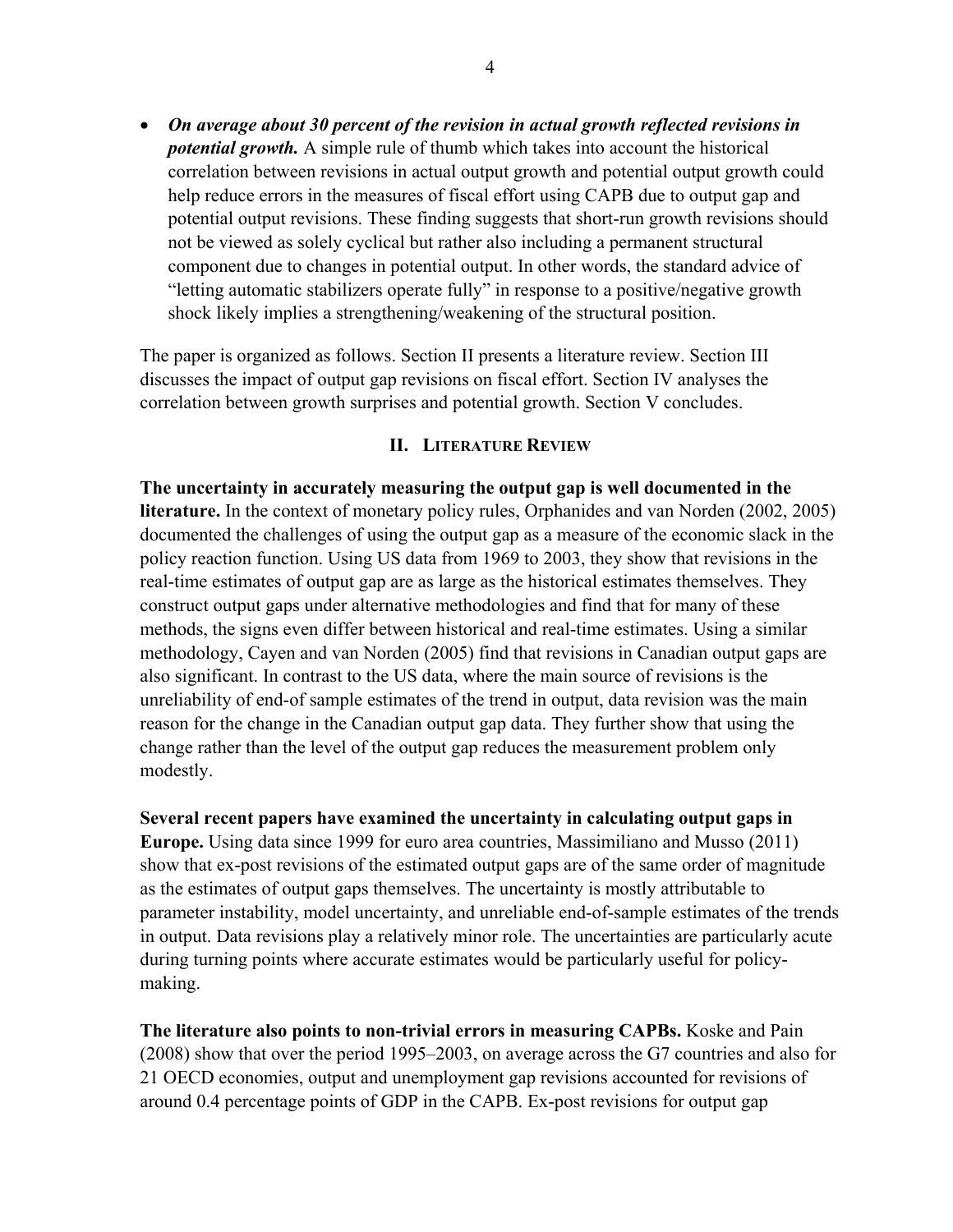estimates are larger particularly around turning points. In a sample of OECD countries, Bouis and others (2012) find that revisions of 1 to 1.5 percentage points to output gaps are relatively common although underlying fiscal balances are reasonably robust to such revisions. On the other hand, Hallett and others (2009) find that revisions of CAPBs are over 1 percent of GDP in most euro area countries owing to revisions in estimates of output gap. They note that real-time CAPBs have low power in detecting fiscal slippages and in correctly identifying fiscal improvements. Moreover, real time CAPBs are systematically less reliable under conditions of poor or deteriorating public finances. Jonung and Larch (2006) find that due to a systematic upward bias in government produced forecasts of potential output, real time assessments of fiscal position have been overly optimistic. Using WEO data for 175 countries, Ley and Misch (2013) also find that revisions in output have substantial effects on the estimation of structural balance, which can imply substantial debt accumulation.

**This paper contributes by assessing the implications of measurement error on the cyclically adjusted primary balances using recent data for the EU countries.** It also compares ex-post data with real time data available at the time of budget preparation and implementation to assess fiscal policy implications generated by these measurement problems. As an operational tool to implement structural fiscal policy, it also proposes a rule of thumb on the relation between output surprises and potential growth based on this historical correlation.

## **III. EVALUATING FISCAL EFFORT: THE IMPACT OF OUTPUT GAP REVISIONS**

**Changes in CAPB, often used as a proxy for assessing fiscal effort, are subject to measurement bias**. In calculating CAPB, the underlying fiscal position is estimated by stripping away the impact of the economic cycle from fiscal variables. Therefore, CAPB can change not only due to variation in fiscal variables but also due to changes in the output gap arising from revisions in potential output. In this section, we examine the extent to which CAPB estimates have been revised between the time of budget planning and ex-post after the budget has been executed. We also assess the impact of revisions in potential output on CAPB estimates by decomposing the total change in the CAPB due to revisions in its different components and a residual term. We first describe the data and subsequently the methodology for the decomposition.

## **A. Data and Methodology**

## **Data**

**The data for the analysis is derived from the European Commission's semi-annual (fall and spring) economic forecasts covering the period 2003–12.** The fact that this dataset is used for policy making purposes in the context of the EU fiscal compact makes its analysis particularly relevant. Moreover, the advantage of this dataset is that, unlike others, it has been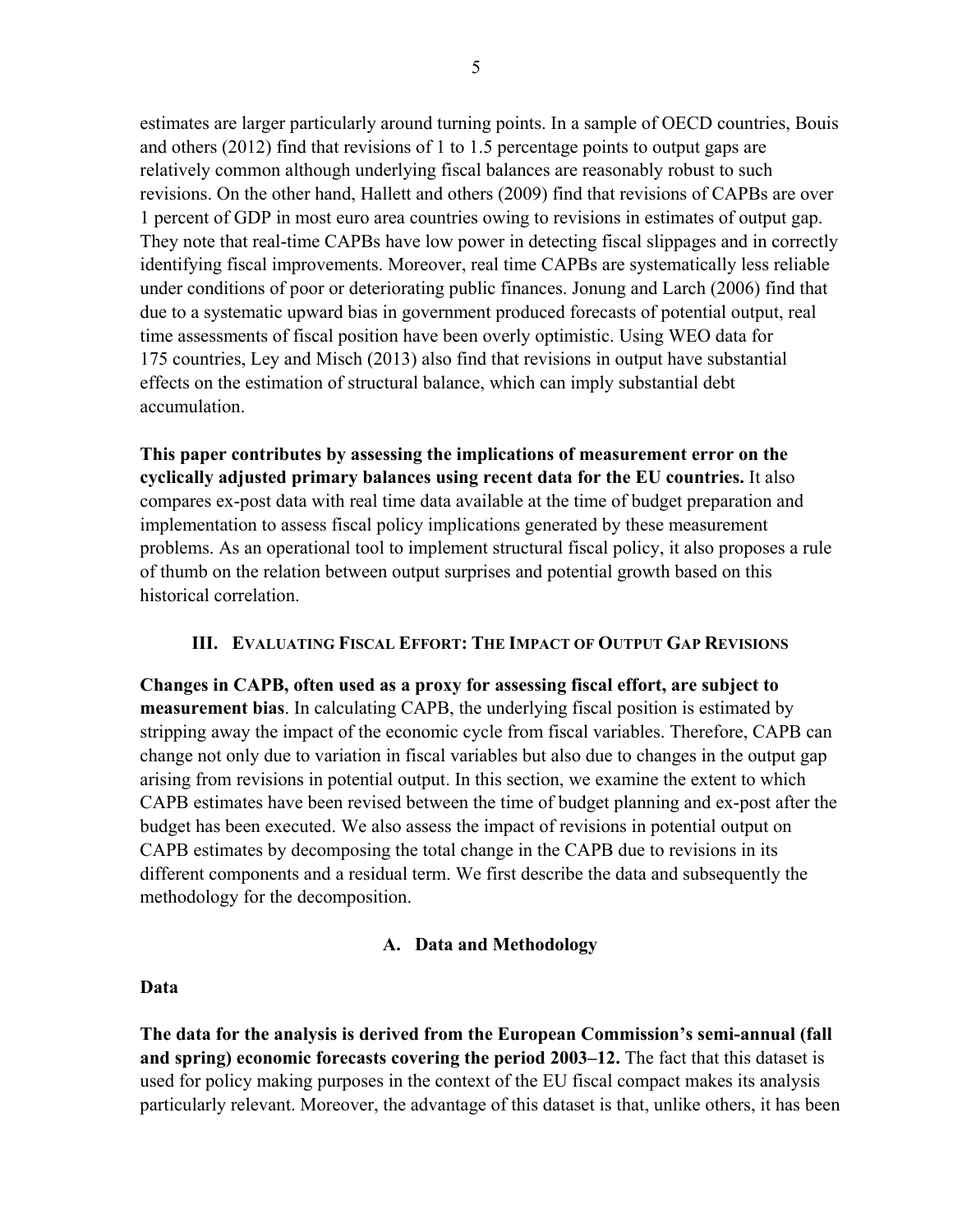computed consistently across countries using a uniform estimation methodology for potential output<sup>2</sup>. This allows to reduce potential sources of variation in the data and focus on the variation in the forecast and outturn data for output, potential output and the output gap across different forecast vintages. Data for general government revenues, expenditures and GDP deflator are also obtained from the EC's Economic Forecasts. The analysis was also done using World Economic Outlook data for the EU countries. Since methodologies for estimating potential output vary across time and countries, results are not presented in this paper. We find that revisions in potential output and output gap are also sizable in this other data source.

#### **Time horizons for defining revisions**

 $\overline{a}$ 



**Figure 1. Time horizon for evaluating fiscal stance for budget year** *t (budget horizon)*

Revisions to fiscal data: plan vs. execution

**The budget evaluation horizon.** To analyze the implications of output gap revisions on the measured fiscal effort, we define a *budget evaluation horizon,* over which we estimate the revision in both output gap and the CAPB, as the difference between the estimate at the budget preparation stage (t-1,f) (the forecast vintage in the fall preceding budget year *t*) and the first budget evaluation stage  $(t+1,s)$  (the forecast vintage in the spring of the year following budget year *t*). This is the difference between the first estimate for the budget year *t* produced during the spring of the *following year (t+1)* (when actual GDP and budget execution data for year *t* are first available) and the initial budget preparation forecast produced in the fall *of the preceding year (t-1).*

## **Methodology for decomposing the revision to the cyclically adjusted primary balance**

We decompose the *cross-vintage change* in the CAPB ratio to GDP over the budget evaluation horizon into the contributions of individual sub-components (i.e. nominal

 $2^2$  The European Commission produces potential output series based on both the Hodrick-Prescott filter and the Production Function method. We use the latter estimates, which are underpinning the estimates of the cyclically adjusted balances presented in the general government data forecast tables.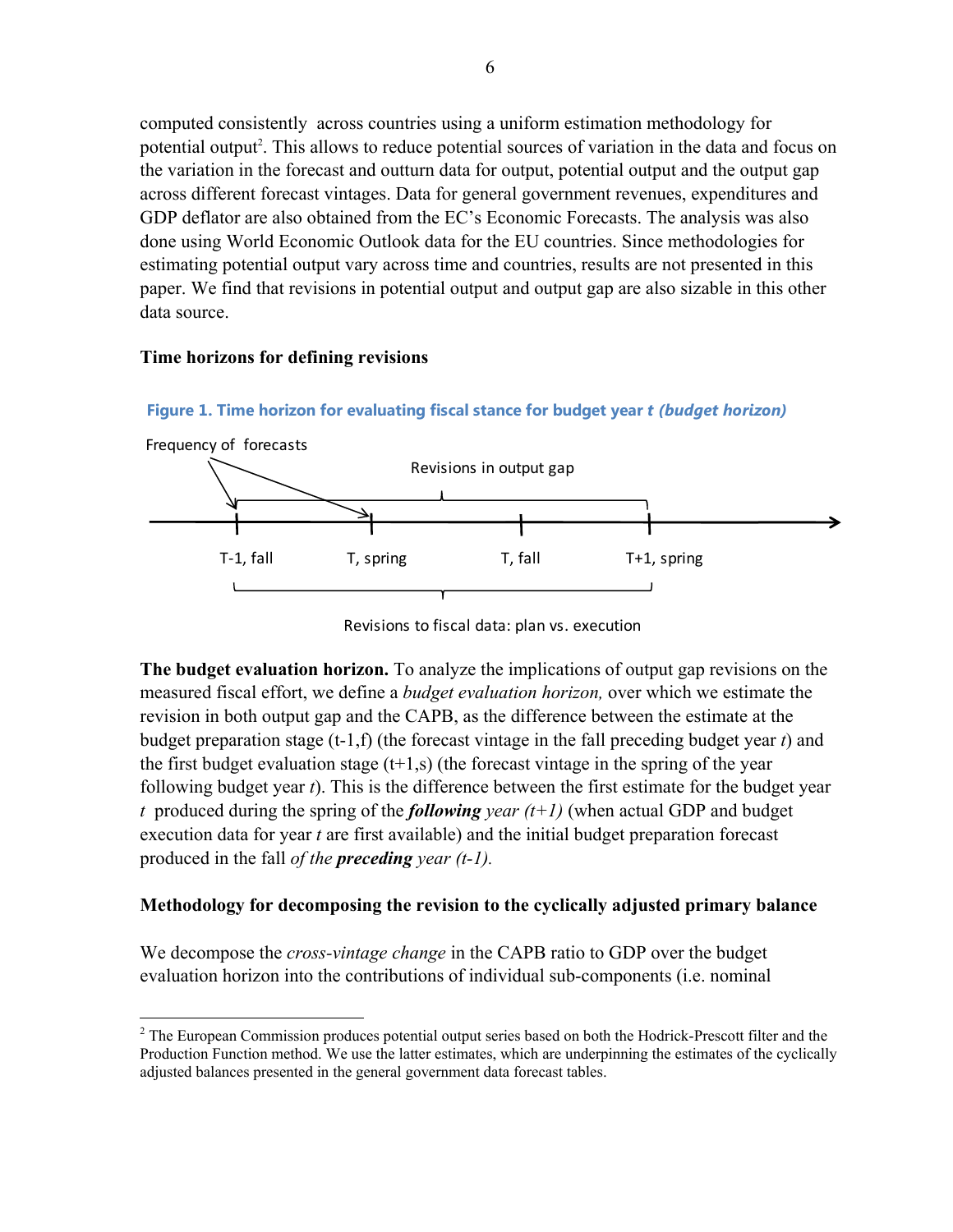government spending, nominal interest spending, GDP deflator, output and potential output) and a residual cross-term. The decomposition is done by allowing one of the variables to change while keeping all the others constant. For example, in the case of real potential GDP,  $Y_{v,t}^*$ , we assess its relative contribution to revisions of the CAPB by taking the difference between the initial CAPB and a new CAPB calculated using the revised potential GDP but keeping the initial values for the other variables constant (see Appendix I). In a similar way, we also calculate the contribution of other subcomponents. The only difference is with respect to the contribution of output revisions since the impact of output on the CAPB to GDP ratio is through two channels: the denominator effect as well as indirectly though the cyclical effect on revenues. Therefore, to calculate the contribution of output, we take into account the endogenous impact on revenues.

## **B. The Magnitude of Output Gap Revisions and Implications for the Measurement of CAPB**

#### **Revisions to CAPB**

**Estimates of CAPB have been revised substantially between planned budget and actual outcomes, particularly during crisis periods.** This is shown by the distance between the observations and the 45 degree line in Figure 2. The x-axis shows the initial projected CAPB at the time of budget preparation and the y-axis shows the revised CAPB after the budgetary execution. Observations on the 45 degree line suggest the projected CAPB is in line with the ex-post outturn data. When we divide the sample into non-crisis periods (blue) and crisis periods (red), we see that the fitted line through the non-crisis observations is close to the 45 degree line, while the fitted line through the crisis-observations is a downward shift from the 45 degree line. In other words, during crisis years, the estimates of CAPB were considerably worse for most countries after they were re-estimated following budget execution compared to the budget preparation period. During non-crisis periods, revisions of CAPB estimates across countries varied, such that the average across countries was broadly similar to initial estimate of the CAPB.

**In terms of magnitude, the size of these revisions was large during both crisis and noncrisis periods.** The size of the mean absolute revision in CAPB over the budget horizon was almost 1¾ percent of GDP. During the peak crisis years of 2008 and 2009, mean absolute revision was about 3 percent of GDP. By comparison, in 2005–07 and 2010–11 (non-crisis years), the mean absolute revision was 1½ percent of GDP. The median value across countries for the mean absolute revision during the crisis period was 2.3 percent of GDP and during non-crisis period was 1 percent of GDP. Overall, the median value across countries for the absolute revision was  $1\frac{1}{4}$  percent of GDP, suggesting that these revisions were not driven particularly by outliers.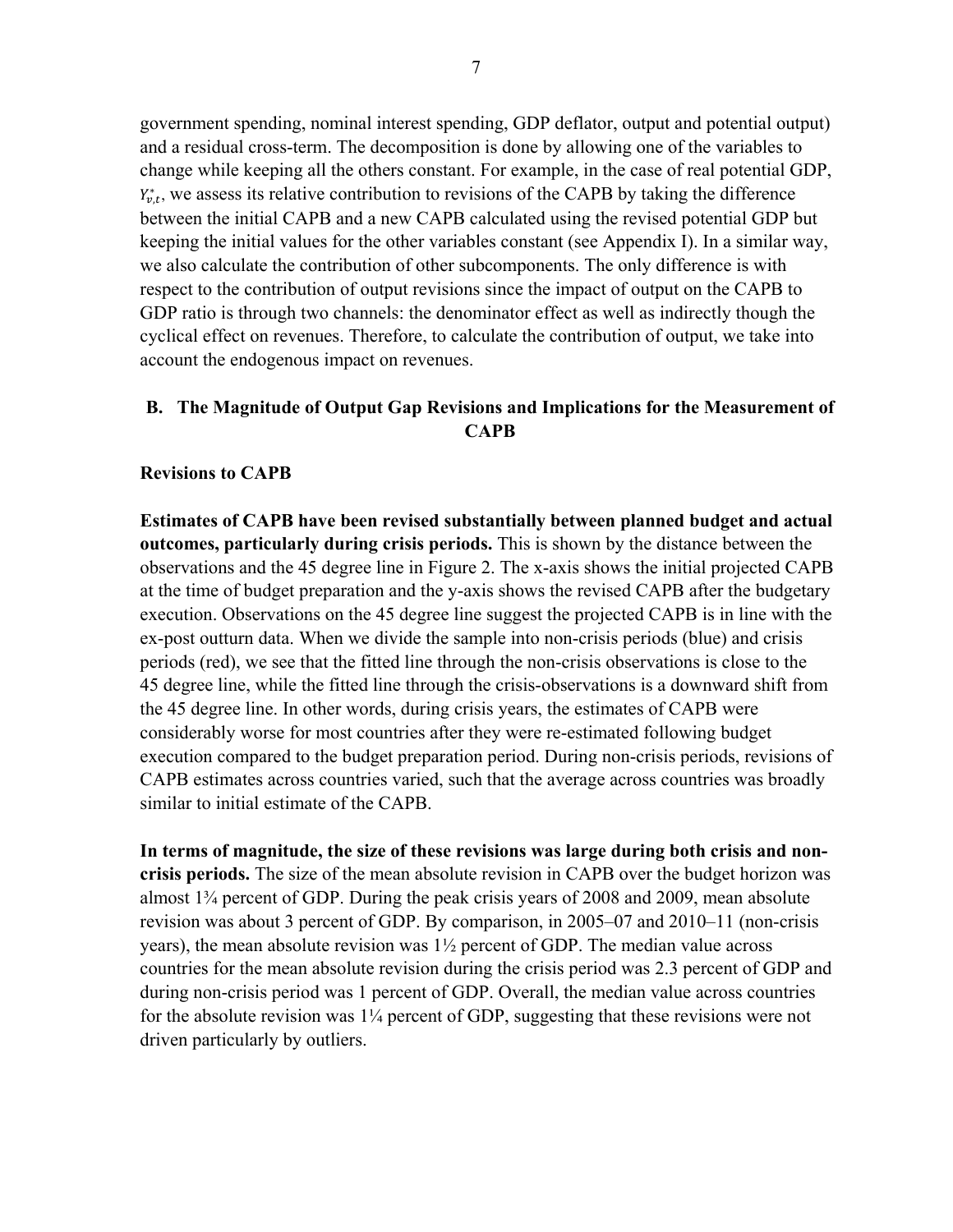

**Figure 2. During crisis years CAPBs were revised downwards for most countries** 

Sources: European Commission ; and IMF staff calculations.

**These large revisions could reflect not just changes in the fiscal effort, but also measurement errors arising from revisions in potential output and output gap.** We analyze below how large were the revisions in output gap and whether such revisions in output gap have contributed significantly to the revisions in CAPBs.

## **Output gap revisions**

**A comparison over the budget horizon shows that the average size of output gap revisions was large, in particular during crisis years.** A positive/negative output gap means that actual is above/below potential GDP. As above, we examined the revisions during the crisis and non-crisis years between budget preparation and outturn, captured by the distance from the 45 degree line in Figure 3. During crisis periods (red dots), the output gap was revised up significantly in absolute terms as shown by the slope of the fitted line higher than the 45 degree line. Conceptually, this means that the size of the output gap at the time of the budget was considerably smaller than what was estimated with ex-post data irrespective of the sign of the output gap. During non-crisis periods, on average across countries, output gap was revised down only slightly between budget preparation and outturn, as shown by the slope of the fitted line which was slightly below the 45 degree line.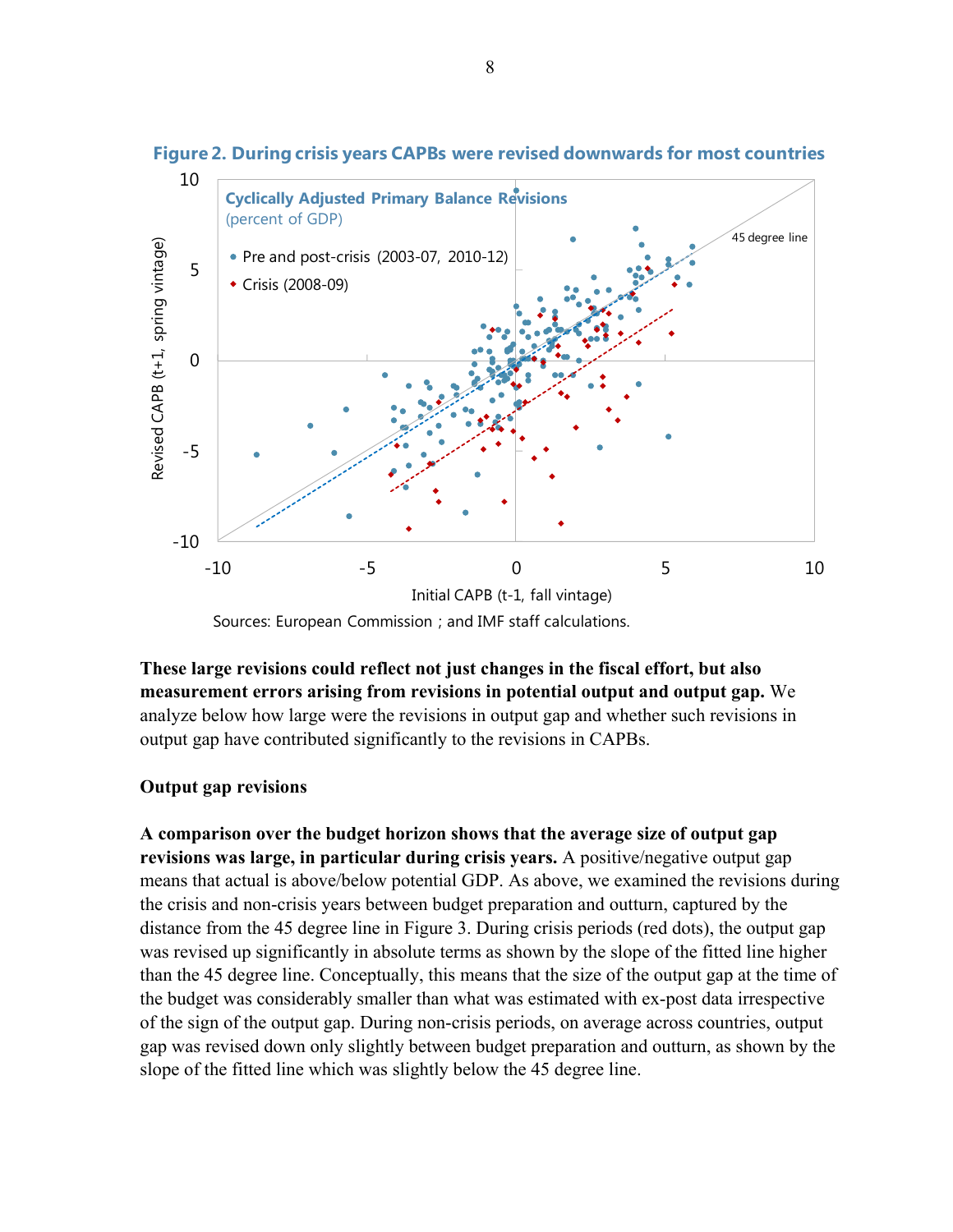

**Figure 3. The size of the output gap grew during crisis years irrespective of sign**

**The size of output gap revisions was significant.** Over the period 2003–12, the mean absolute value of revisions of the output gap for the budget horizon was 1.3 percent of GDP. The largest revisions of some 3 percent of GDP took place during the crisis years of 2008 and 2009 and a smaller revision of 0.8 percent of GDP on average during non-crisis years<sup>3</sup>. The median value across countries for the absolute revision in output gap stood at 0.9 percent of GDP (2.5 percent of GDP during crisis periods and 0.6 percent of GDP during non-crisis periods).

**These revisions were, however, not large enough to change the sign of the output gap**. In other words, the error in estimating the *cyclical position* across the budget horizon was minimal (i.e., the output gap changed signs only infrequently following the revision). In about one fifth of the cases the sign of the output gap changed (upper left and bottom right

1

<sup>&</sup>lt;sup>3</sup> The revisions above are focused on the budget horizon since this is most relevant operationally for fiscal policy-making. For completeness, we also examined the size of revisions over longer time horizons and the qualitative results above continue to hold. We find that the output gap was also revised significantly beyond the budget horizon as output and potential output continued to be revised for another two years. The mean absolute error from the budget preparation vintage to the final vintage three years later was 2.6 percent of GDP, compared with the 1.3 percent of GDP revision over the budget horizon as noted above. These revisions reflect not only output surprises but also significant revisions in potential GDP. For a more detailed discussion of revisions to output gap over time beyond the budget horizon and the contributing factors, see Appendix II.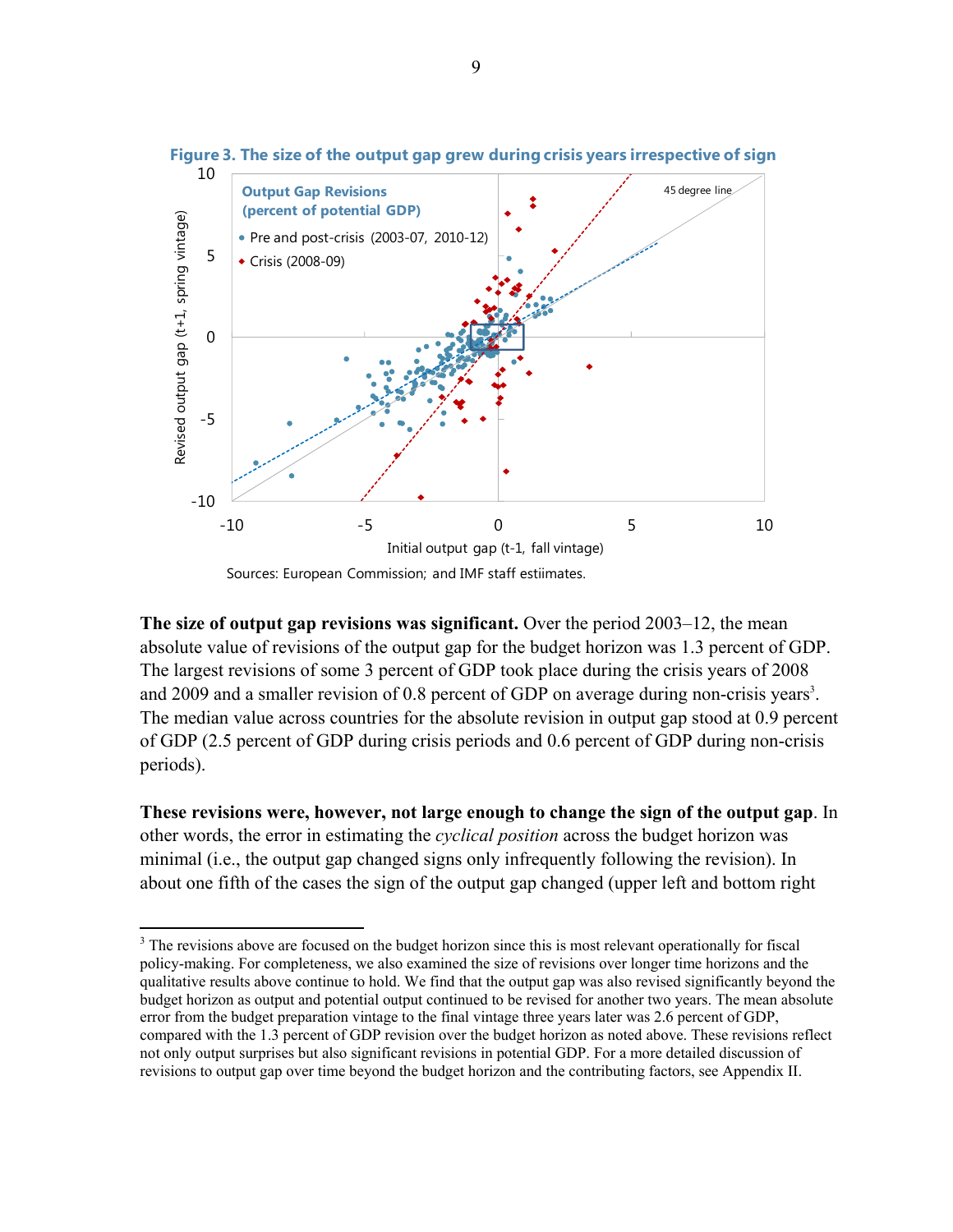quadrants, Figure 3). However, when excluding observations where the initial output gap was less than 1 percent in absolute terms, as shown by the observations inside the boxed area in the Figure 3, the number dropped to less than 7 percent of total observations.

**The revisions in output gap reflect not only GDP forecast errors, but also significant revisions in potential output.** This is seen by the large downward revision in potential output during 2008 and 2009 (Table 1), which reflects the large revisions that occurred in most countries following the Lehman crisis. But even in 2007 and 2010, the revisions to potential output were of a sizable magnitude.

|      | Output<br>Percent change | Potential Output<br>Percent change | Output Gap<br>Change in percentage points |
|------|--------------------------|------------------------------------|-------------------------------------------|
| 2007 | 2.2                      | 1.2                                | 1.1                                       |
| 2008 | $-1.8$                   | $-4.5$                             | 2.9                                       |
| 2009 | $-7.3$                   | $-4.4$                             | $-3.0$                                    |
| 2010 | 1.8                      | 1.5                                | 0.3                                       |

**Table 1. EU: Revisions in Output and Potential Output over the Budget Horizon, Average** 

Sources: European Commission; and IMF staff estimates.

This can also be seen in the country example below which shows that the output gap was revised up successively over time. The first revision from 2006 to 2008 showed an upward revision to potential growth alongside a larger revision to GDP growth. The second revision between 2008 and 2011 shows a more positive output gap as potential growth is revised down, including for years going back to 2003.



Source: European Commission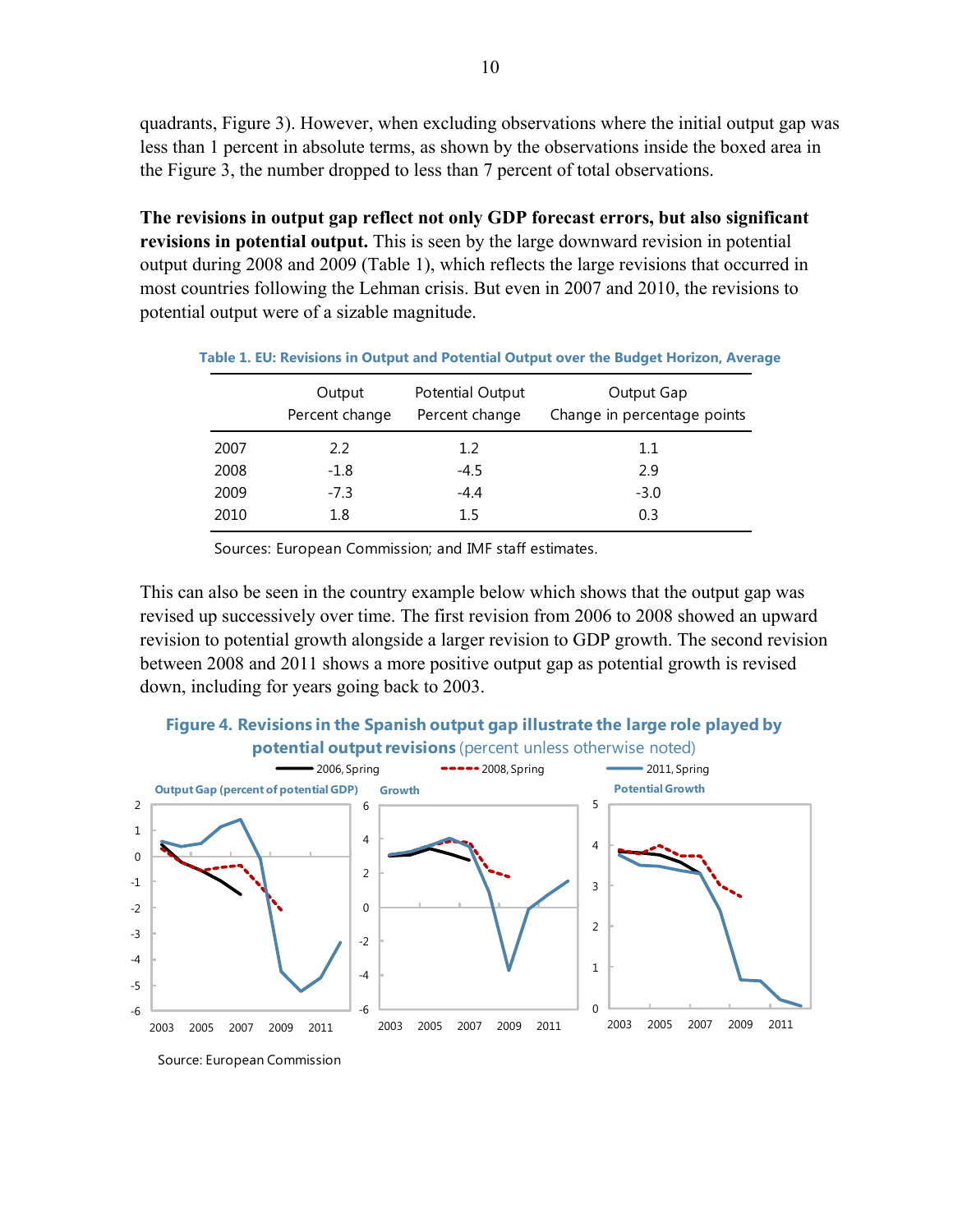#### **Decomposition of revisions to CAPB**

**Given the magnitude of output gap and potential GDP revisions, we decompose the change in the CAPB to determine the contribution of potential output to revisions in CAPB.** The cross vintage change ("error") in CAPB is decomposed into contributions arising from forecast errors in output, potential output, GDP deflator, nominal level of primary government spending, interest payments and a residual term that captures the interaction between these variables. Since revenues are sensitive to the underlying output change, the contribution from the change in output includes the change in revenues as well.

**The decomposition shows that revisions in estimates of potential GDP were a large contributing factor to the change in the CAPB (Figure 5).** For each of the years 2009–10,





Source: European Commission and IMF Staff Estimates.

1/ Revisions defined for the following variabales :dGN = government primary expenditure;  $dP = GDP$  deflator;  $dY =$ output;  $dY^*$  = potential output;  $dInt$  = interest payments;  $dRes$  = residual cross term.

2/ The sample of countries for 2009 includes the EU 27 countries: Latvia (LVA), Slovenia (SVN), Finland (FIN), Estonia (EST), Bulgaria (BLG), Hungary (HUN), Greece (GRC), Czech Republic CZE), Ireland (IRL), Lithuania (LIT), , Romania (ROM), Slovakia (SVK), Denmark (DNK), Luxembourg (LUX), Italy (ITA), Sweden (SWE), Cyprus (CYP), Germany (DEU), Belgium (BEL), Spain (ESP), Portugal (PRT), Netherlands (NLD), United Kingdom (GBR), Austria (AUT), Poland (POL), Malta (MLT), France (FRA).

3/ The sample of countries for 2010 includes the EU 27 countries excluding Ireland. The large revision of the CAPB for Ireland in 2010 was an outlier due to the inclusion of fiscal costs from the banking sector. To prevent distortion of the cross country averages, Ireland was excluded from the sample.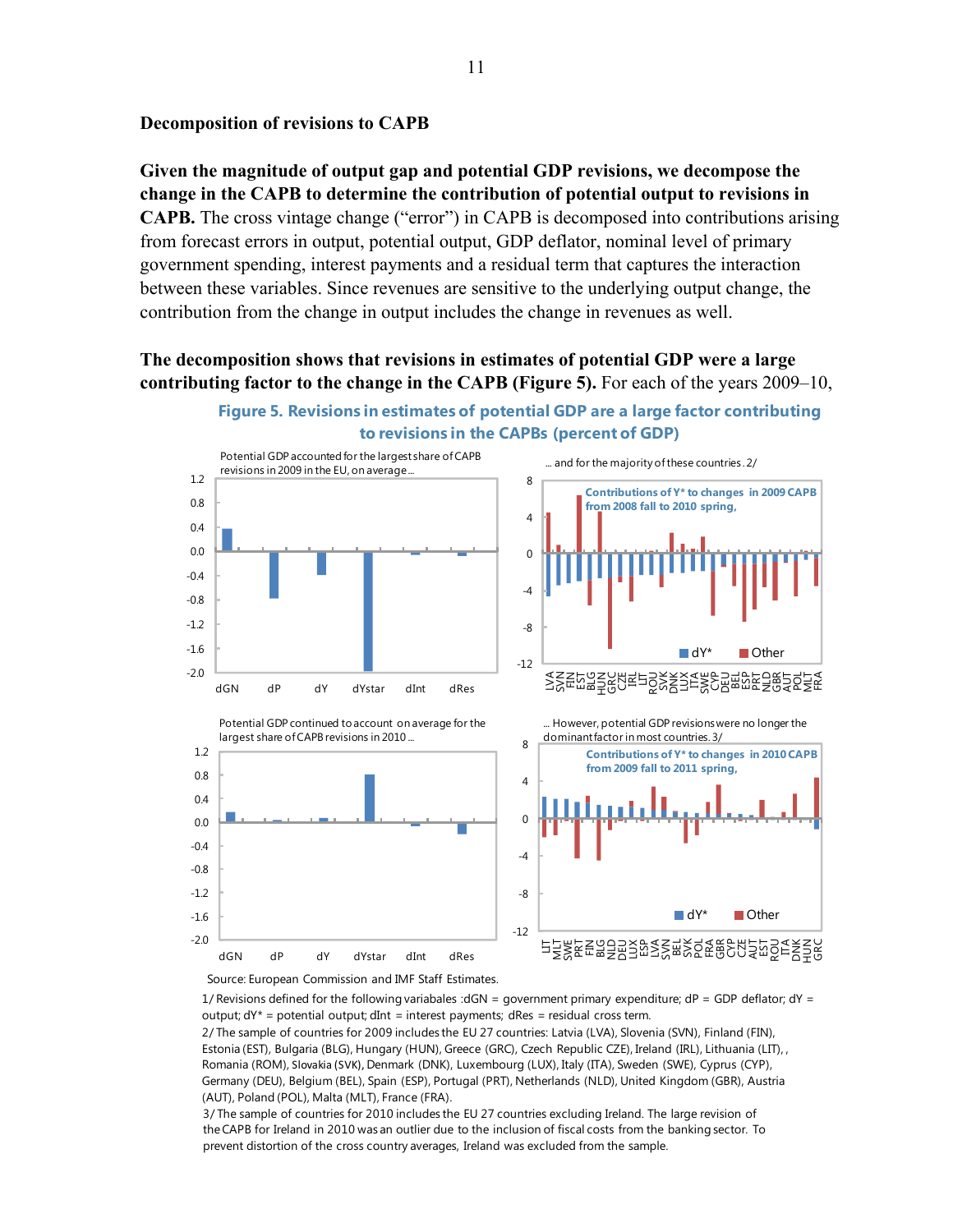the revision in potential GDP is the largest contributor to the change in CAPB, more so than changes in primary spending. However, the aggregation masks large heterogeneity across countries. Cross country comparisons show that during 2009, the contribution of potential GDP is larger than other factors in majority of the cases. In 2010, revisions to potential were still significant but were not dominant in most of the cases. We repeated the decomposition for 2007 and 2008 and find similar results as for 2010 and 2009, respectively.

**Overall, we find that the initial ex-ante "budget time" assessment on whether the economy was in a recession or above potential has not generally been changed ex-post**. However, the large *size* of output gap revisions and the large role in them played by potential output revisions led to significant CAPB revisions. As a result, estimates of fiscal effort based on the CAPB have been subject to considerable uncertainty and error due to output gap and potential output revisions.

#### **IV. FISCAL POLICY IMPLICATIONS**

**The above results highlight the value of reliable estimates of potential output.** In principle, approaches to estimate potential GDP that are less prone to forecast errors or rely on data that is less affected by revisions (e.g., surveys) offer a first-best solution to the problem of changing estimates of potential output and frequent recalculations of the CAPBs**.**  However, given the inherent difficulties in accurately estimating an unobserved variable in real time and that most estimates of potential output—one way or the other—refer to GDP or its components, a second-best option for the practitioner may be trying to find a shortcut based on historical correlations between observed real time GDP data and final estimates of potential output growth. Specifically, a simple quantitative rule of thumb could provide a rough estimate of how much of a short term surprise in GDP growth rates will translate into changes in potential GDP. Such a rule of thumb would help reducing errors in estimating the output gap and potential output, and thus lead to reduced measurement errors of fiscal effort using CAPB estimates.

**We estimate such a rule of thumb analyzing the historical correlation between shortterm revisions in output growth and the long-term revision of potential growth**  (Appendix III)**.** We use a different horizon for this analysis because from a fiscal policymaking point of view, the main observed variable in real time is a short term surprise in GDP growth whereas the main variable of interest for calculating the "true" CAPB is the final estimate of potential growth. Therefore, to assess how much of the short-term, real-time growth revision could be interpreted as reflecting potential output revisions, the long-term revisions in potential growth (the measure for the final , "true," potential growth revision) are regressed on a constant and the short-term, real-time growth revisions, using various country and time effects for both spring and fall growth revisions

**We find that a 1 percentage point short-term output growth revision results on average in some 0.2–0.3 percentage point revision in potential growth in the long term in the same direction.** This correlation is fairly robust across estimation methods using different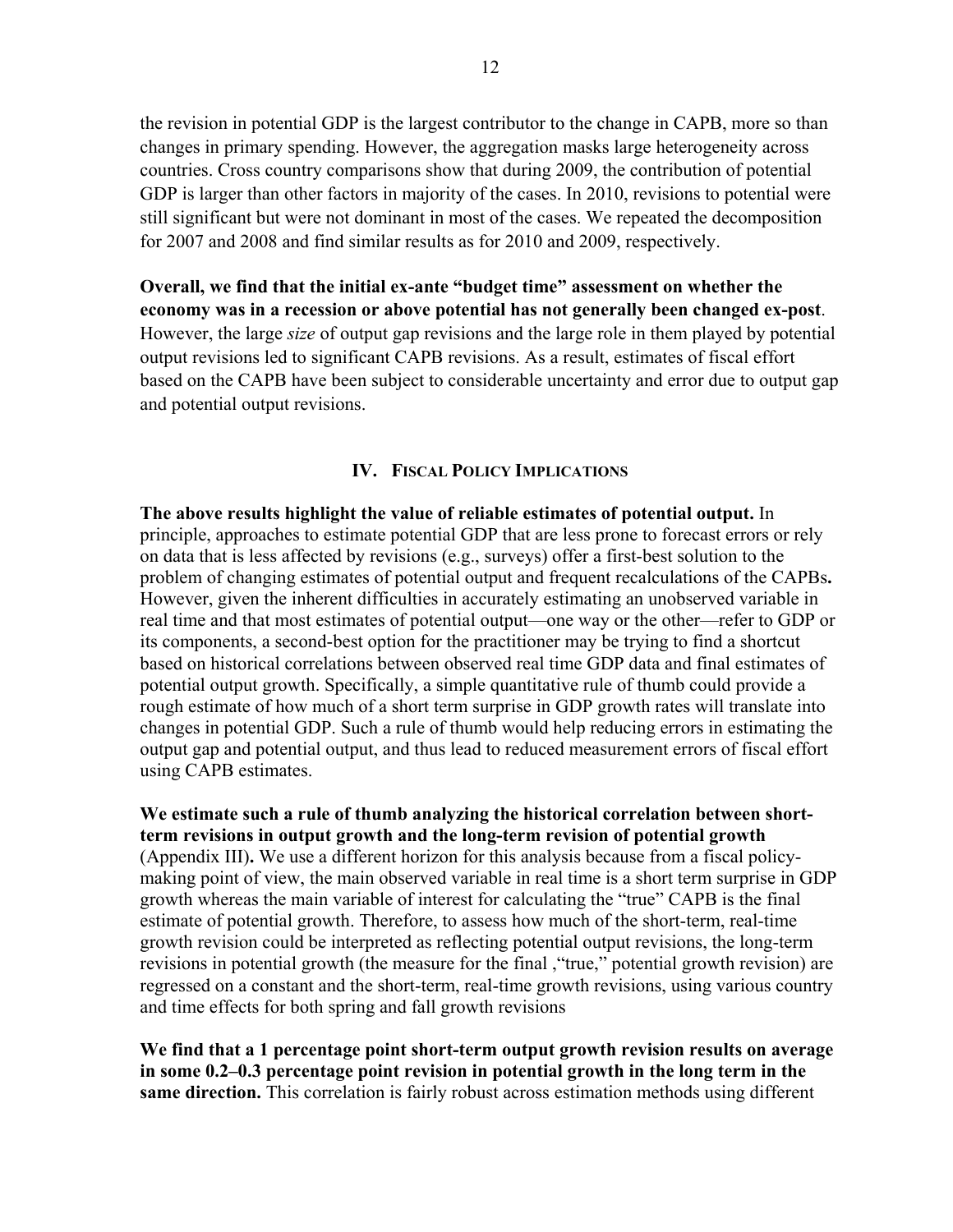country samples and time horizons and whether we use data from spring or fall revisions in the dataset. Further robustness checks on an out-of-sample basis are, unfortunately, not feasible given data limitations.

**These findings suggest that short-run growth revisions include a revision of potential growth component that in turn impacts the estimation of the structural fiscal position**. Thus, a positive/negative growth shocks imply a strengthening/weakening of the structural position. Our estimates suggest that, on average, about 30 percent of short-term growth revisions should be considered as reflecting a change in potential growth. This represents a rough rule of thumb on how much growth surprises should be considered as permanent when computing the output gap and therefore the CAPB. If fiscal policy objectives are based on structural balance targets, appropriate measures would be needed to compensate for the change in the structural balance given a certain structural balance objective.

To illustrate these findings, consider the following example (Figure 6):

- If growth is lower by one percent and budgetary semi-elasticity is  $0.5$ , this would imply that the headline deficit would be higher by 0.5 percent of GDP. If this higher deficit reflected just cyclical effects, the structural balance would not change. However, since only 70 percent of the short-term growth revision is cyclical, one should expect the structural balance to have worsened by 30 percent or about 0.15 percent of GDP. Offsetting measures of the same magnitude would thus be needed to keep the structural balance constant, meaning that the headline deficit should be allowed to increase by only 0.35 percent of GDP in response to the short-term growth revision to keep the structural deficit unchanged.
- Symmetrically, if growth surprises on the upside, the headline deficit would fall by 0.5 percent of GDP. A structural improvement in the deficit of 0.15 percent of GDP



# **Figure 6. Depending on the share of a growth surprise that is**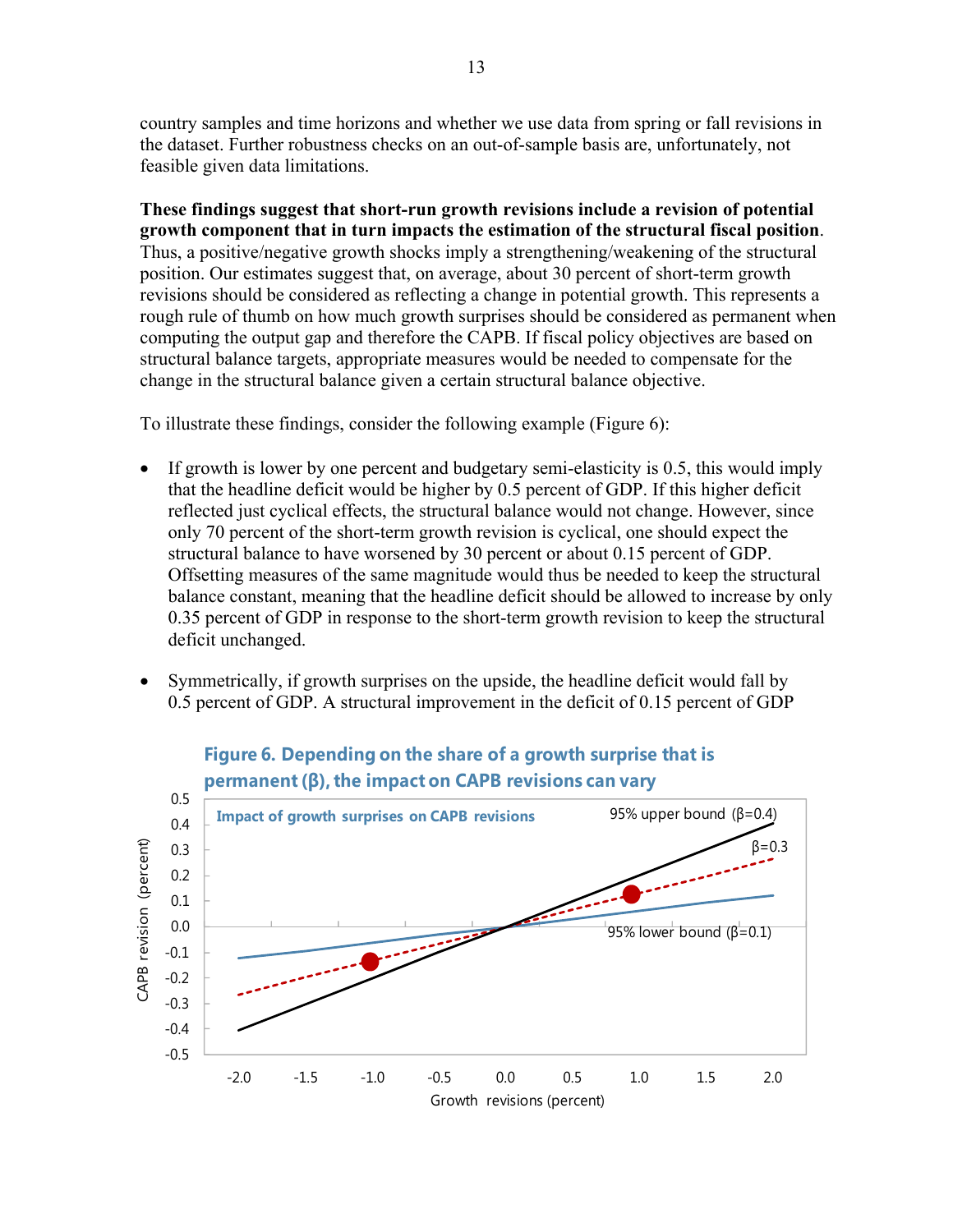would thus be implied and permanent deficit increasing measures of this magnitude could be implemented without worsening the structural balance.

- In any given year, the impact of growth on potential growth and its consequent impact on CAPB could be higher or lower. The 30 percent rule of thumb described above  $(\beta=0.3)$ only represents the relationship on average over time. Depending on economic circumstances, judgment is required on how much of growth surprise reflects a supply shock and should be considered permanent. Thus,  $\beta$  may be larger or smaller than 0.3. For instance, during a crisis period, an economic recession could have a stronger permanent component and thus a larger β. The opposite may be true instead during normal periods. A 95 percentile range around the 0.3 average relationship suggests values for β between 0.1 and 0.4.
- In deciding the applicability of such a rule of thumb for a specific country, the CAPB estimate could also be compared with a "CAPB at Risk" measure. Such a measure would capture the country-specific structural balance estimate variance arising from forecast error variance in output and potential output.

**These results can help strengthen structural balance rules.** For example, several countries adopted rules that contain mechanisms to correct deviations from structural balance targets once they exceed a certain threshold, including to address potential output and output gap uncertainty. Taking into account the correlation between real time growth surprises and potential GDP growth will help assessing the nature of these deviations and calibrate the need for adjustment. The case for taking into account possible changes to potential output is particularly strong when growth surprises are large. In addition, because the rule of thumb takes into account the correlation between real-time actual growth surprises and long-term revisions to potential GDP growth, it can potentially improve the accuracy of real-time estimates of potential GDP growth.

## **V. CONCLUSION AND POLICY IMPLICATIONS**

**Successful implementation of structural fiscal targets requires the ability to measure potential output and output gaps accurately in real time**. This is difficult since measuring an unobservable variable such as potential GDP is inherently subject to great uncertainty. While the first best approach would be to estimate potential GDP in a way that is less prone to forecast errors or relies on data that is less affected by revisions (e.g., surveys), an approximate rule of thumb could complement this approach by taking into account correlation between actual growth surprises and long-term revisions in potential growth. Using a historical database of the different vintages of estimates of output and potential output over the past decade for the EU, this paper suggests that: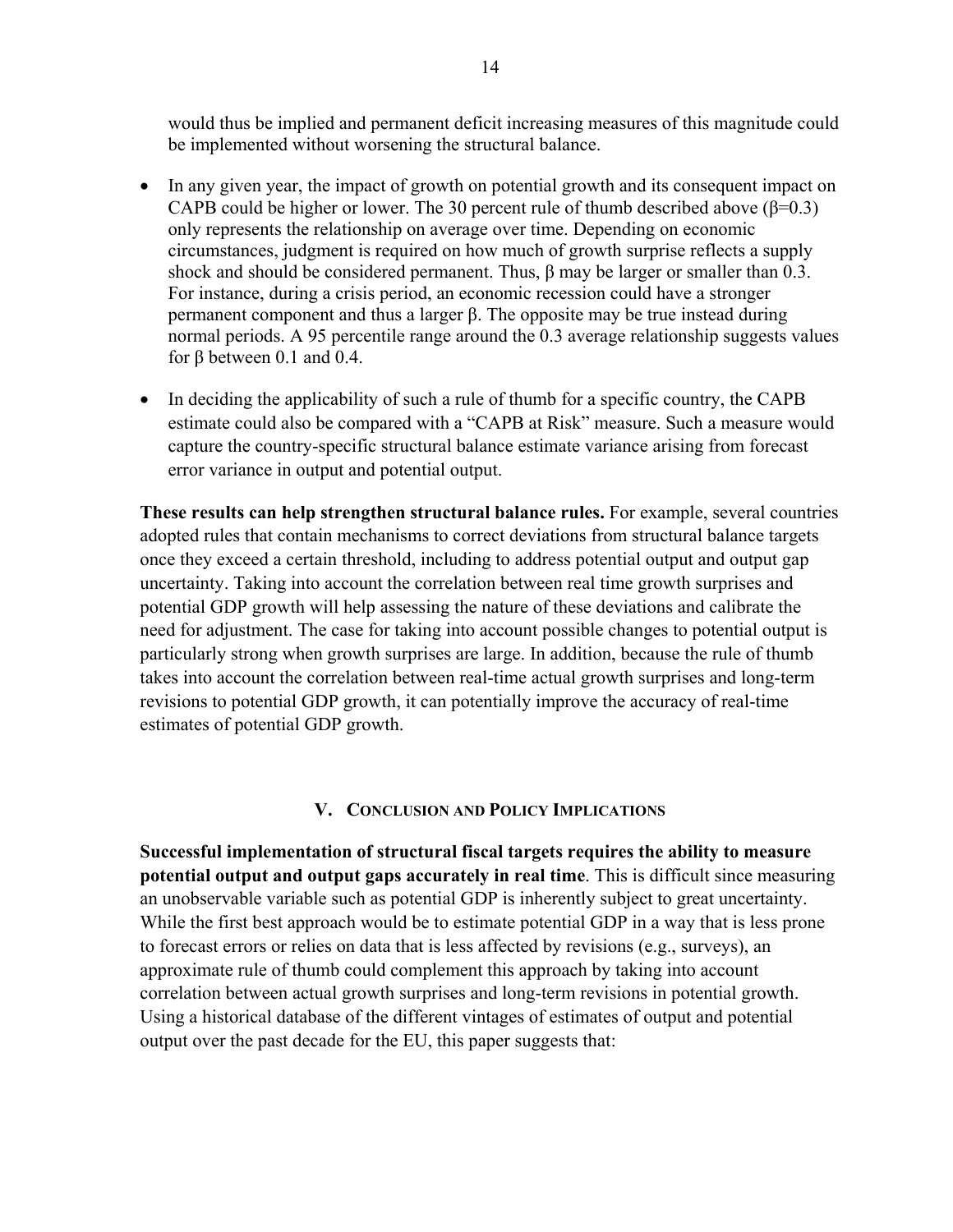- Potential GDP and the output gap are subject to significant revisions, especially during crisis periods. Such revisions have been a key factor in explaining revisions in CAPB estimates. Caution is therefore needed in interpreting CAPBs as an indicator of fiscal effort. These results highlight the need for structural balance rules that are robust to potential output and output revisions (i.e. those that include correction mechanisms for deviations from targets), while maintaining simplicity to ensure transparency.
- About a third of a growth surprise reflects on average a permanent change in potential growth. Such an indicative rule of thumb could help improve CAPB estimation and would imply that the standard advice of "letting automatic stabilizers operate fully" in response to a positive/negative growth shock implies a strengthening/weakening of the structural fiscal position.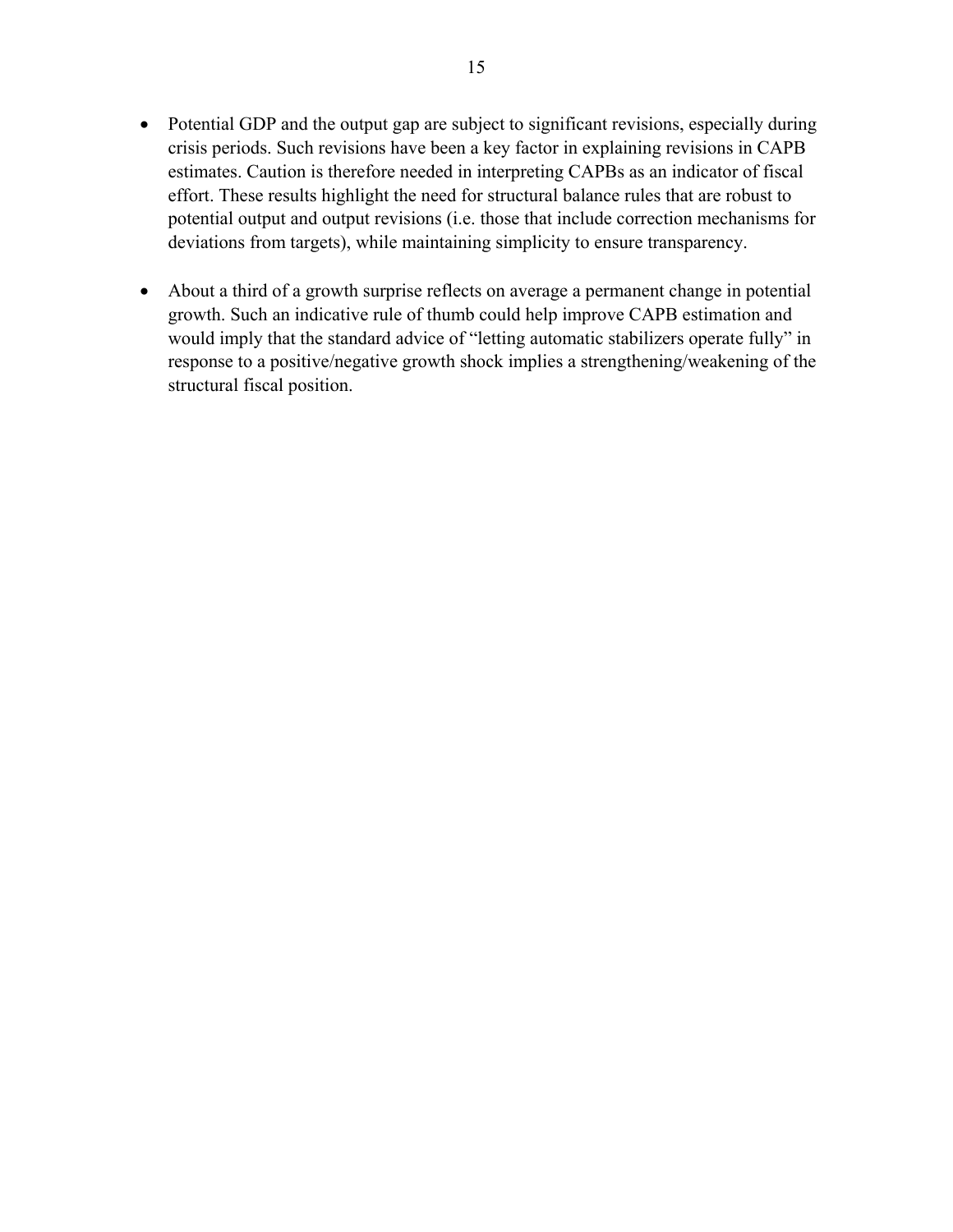#### **REFERENCES**

- Bouis, Romain, B. Cournede, and Ane K. Christense, 2012, "Implications of Output Gap Uncertainty in Times of Crisis," OECD Economics Department Working Papers No. 977 (Paris: OECD Publishing).
- Cayen, Jean-Philippe, and van Norden, Simon, 2005, The Reliability of Canadian Output-Gap Estimates," *The North American Journal of Economics and Finance,* Elsevier, Vol. 16(3), pp. 373–93, December.
- Girouard, N., and C. André, 2005, "Measuring Cyclically-Adjusted Budget Balances for the OECD Countries," OECD Working Paper No. 434 (Paris: OECD Publishing)..
- Hughes Hallett, A., R. Kattai, and J. Lewis, 2012, "How Reliable Are Cyclically Adjusted Budget Balances In Real Time?" *Contemporary Economic Policy, Western Economic Association International,* Vol. 30(1), pp. 75–92.
- Jonung, Lars, and Martin Larch, 2006, "Improving Fiscal Policy in the EU: The Case for Independent Forecasts," *Economic Policy*, CEPR & CES & MSH, Vol. 21(47), pp. 491–534, 07.
- Koske, I., and N. Pain, 2008, "The Usefulness of Output Gaps for Policy Analysis," OECD Economics Department Working Papers No. 621 (Paris: OECD Publishing)..
- Ley, Eduardo, and F. Misch, 2013, "Real-time Macro Monitoring and Fiscal Policy," *World Bank Policy Research Working Paper No. 6303.*
- Massimiliano, M., and A. Musso, 2011, "The Reliability of Real-time Estimates of the Euro Area Output Gap," *Economic Modelling* Vol. 28, pp. 1842–56.
- Orphanides, Athanasios, and van Norden, Simon, 2002, "The Unreliability of Inflation of Output Gap Estimates in Real Time," *The Review of Economics and Statistics,* Vol. 84, pp. 569–83.
- ———, 2005, "The Reliability of Inflation Forecasts Based on Output Gap Estimates in Real Time," CEPR Discussion Papers 4830.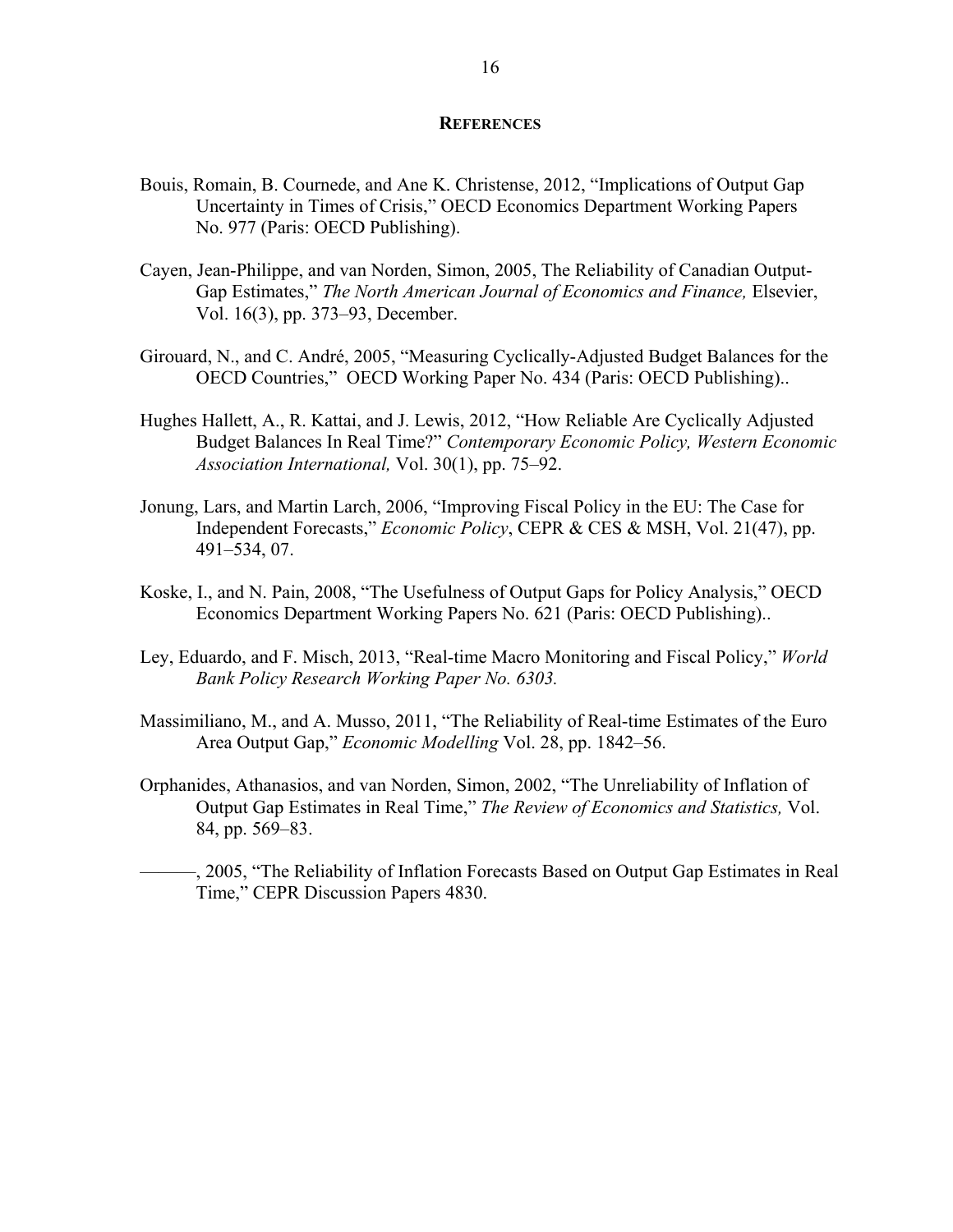#### **APPENDIX I. METHODOLOGY FOR DECOMPOSING THE REVISION TO THE CAPB**

We define the CAPB as a share of GDP of year *t* as of vintage *v*, as follows:

$$
capb_{v,t} = \frac{R(Y_{v,t})}{Y_{v,t}} * \left(\frac{Y_{v,t}^*}{Y_{v,t}}\right) * \left(1 + \frac{Y_{v,t} - Y_{v,t}^*}{Y_{v,t}^*}\right)^{-(\epsilon_R - 1)} - \frac{G_{v,t}^N - I_{v,t}^N}{P_{v,t}Y_{v,t}} * \left(\frac{Y_{v,t}^*}{Y_{v,t}}\right) * \left(1 + \frac{Y_{v,t} - Y_{v,t}^*}{Y_{v,t}^*}\right)^{-(\epsilon_G - 1)}
$$
  
=  $capb_{v,t}(R_{v,t}, G_{v,t}^N, I_{v,t}^N, P_{v,t}, Y_{v,t}, Y_{v,t}^*, \epsilon_R, \epsilon_G)$ 

where  $R_{v,t}$  represents real revenue and is a function of output,  $G_{v,t}^N$  represents the nominal government spending,  $I_{v,t}^N$  is the nominal interest spending, and  $P_{v,t}$  is the GDP deflator,  $Y_{v,t}$ and  $Y_{v,t}^*$  are, respectively, the levels of real output and potential output, and  $\epsilon_R$  and  $\epsilon_G$ represent the revenue and expenditure elasticities with respect to the output gap. We use the elasticity values for revenue and expenditures used by the EC based on the methodology in Girouard and Andre (2005).

We then decompose the *cross-vintage change* in the CAPB ratio to GDP into the contributions of individual sub-components $(G_{v,t}^N, I_{v,t}^N, P_{v,t}, Y_{v,t}, Y_{v,t}^*)$  and a residual cross-term, by allowing one of them to change and keeping all the others constant. For example, in the case of real potential GDP,  $Y_{v,t}^*$ , we assess its relative contribution to revisions of the CAPB keeping  $(G_{v,t}^N, I_{v,t}^N, P_{v,t}, Y_{v,t})$  constant, as follows:

$$
\frac{\Delta(capb_{v,t})}{\Delta Y_{v,t}^*} = capb_{v+1,t}(R_{v,t}, G_{v,t}^N, I_{v,t}^N, P_{v,t}, Y_{v,t}, Y_{v+1,t}^*, \epsilon_R, \epsilon_G) - capb_{v,t}(R_{v,t}, G_{v,t}^N, I_{v,t}^N, P_{v,t}, Y_{v,t}, Y_{v,t}^*, \epsilon_R, \epsilon_G)
$$
\n
$$
\epsilon_G) + \text{RESIDUAL}
$$

In a similar way, we also calculate the contribution of other subcomponents and a residual term. The only difference is with respect to the contribution of output revisions since the impact of output on the CAPBto GDP ratio is through two channels: the denominator effect as well as indirectly though the cyclical effect on revenues. Therefore, to calculate the contribution of output, we take into account the endogenous impact on revenues. As such, the contribution of output is calculated as:

$$
\frac{\Delta(capb_{v,t})}{\Delta Y_{v,t}} = capb_{v+1,t}(R_{v+1,t}, G_{v,t}^N, I_{v,t}^N, P_{v,t}, Y_{v+1,t}, Y_{v,t}^*, \epsilon_R, \epsilon_G) - capb_{v,t}(R_{v,t}, G_{v,t}^N, I_{v,t}^N, P_{v,t}, Y_{v,t}, Y_{v,t}^*, \epsilon_R, \epsilon_G) + RESULT_{L}
$$

 $\overline{a}$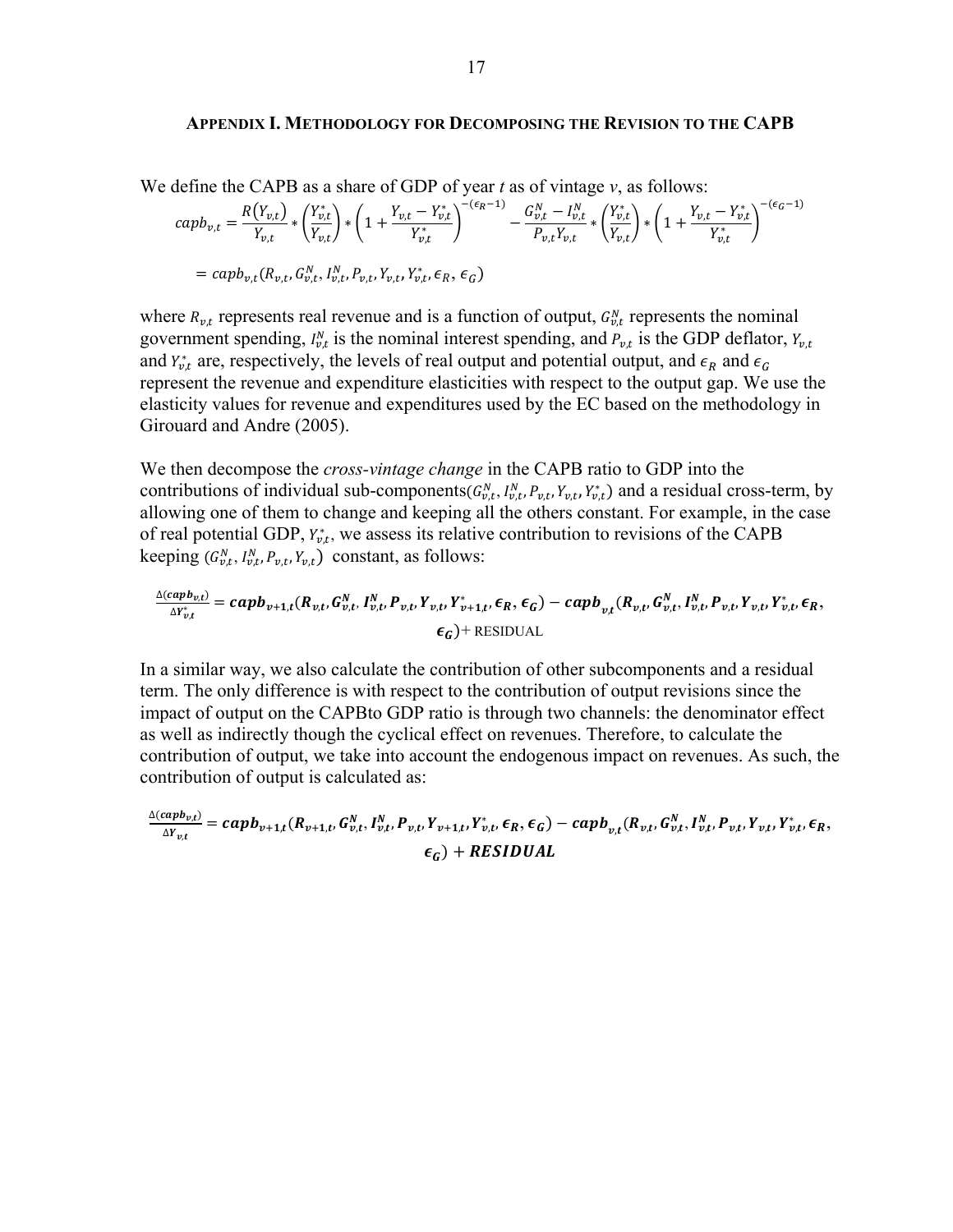## **APPENDIX II. THE SIZE AND DISTRIBUTION OF REVISIONS TO OUTPUT AND POTENTIAL OUTPUT OVER ALTERNATIVE HORIZONS**

#### **Alternative Revision Horizons**

Revisions to output gap, actual and potential output can be computed over a number of horizons. We define these horizons relative to the chosen "final" estimate for these variables, produced in the spring of the 3rd year following the budget year *t*. Therefore the length of the revision horizons range from  $\frac{1}{2} - 4 \frac{1}{2}$  years, with the longest ones including both forecast errors as well as pure backward looking revisions while the short ones, computed starting from vintages *after* year t, include only backward looking revisions. For example, a revision to output gap at the -4.5 y horizon is computed as the "final  $(F)$ " Ygap( $t+3$ , spring) minus the "initial  $(I)$ " Ygap(t-2,fall).



**Fig A2.1 Time horizons for calculation of forecast errors referring to year** *t*

## **Revisions in Output Gap, Output and Potential Output**

Output gap estimates are revised continuously. These magnitude of these revisions is nearly 2 ½ –3 ½ percent of potential GDP over 3.5 year horizon—a typical *long-term revision* horizon when macroeconomic assumptions are made for the budget and final output data is available.

| Table A2.1 Magnitude and sources of revision in output gap estimates, EU -27, 2004-2012 1/ |  |  |  |
|--------------------------------------------------------------------------------------------|--|--|--|
|                                                                                            |  |  |  |

|                                                                        | $-4.5v$<br>$(t-2,f)$ | -4v<br>$(t-1,s)$ | $-3.5v$<br>$(t+3,s) - (t+3,s) - (t+3,s) -$<br>$(t-1,f)$ | $-3y$<br>$(t+3,s) -$<br>(t,s) | $-2.5v$<br>$(t+3,s) -$<br>(t, f) | $-2y$<br>$(t+3,s) -$<br>$(t+1,s)$ | $-1.5v$<br>$(t+3,s) -$<br>$(t+1,f)$ | $-1y$<br>$(t+3,s) -$<br>$(t+2,s)$ | $-0.5v$<br>$(t+3,s)$ -<br>$(t+2,f)$ |
|------------------------------------------------------------------------|----------------------|------------------|---------------------------------------------------------|-------------------------------|----------------------------------|-----------------------------------|-------------------------------------|-----------------------------------|-------------------------------------|
| Root mean squared error of differences in output gap                   | 4.4                  | 4.2              | 3.5                                                     | 3.0                           | 2.5                              | 2.1                               | 1.6                                 | 1.2                               | 0.7                                 |
| Mean of the absolute error of differences in output gap                | 3.4                  | 3.3              | 2.6                                                     | 2.2                           | 1.8                              | 1.5                               | 1.1                                 | 0.9                               | 0.5                                 |
| Root mean squared error of percent change in output level              | 9.2                  | 8.3              | 7.1                                                     | 4.9                           | 3.7                              | 2.8                               | 1.8                                 | 1.5                               | 0.4                                 |
| Mean of the absolute error of percent change in output level           | 6.9                  | 6.1              | 5.2                                                     | 3.3                           | 2.5                              | 1.8                               | 1.1                                 | 0.8                               | 0.2                                 |
| Root mean squared error of percent change in potential output level    | 5.7                  | 5.4              | 5.1                                                     | 3.9                           | 3.5                              | 3.0                               | 2.3                                 | 1.8                               | 0.8                                 |
| Mean of the absolute error of percent change in potential output level | 3.7                  | 3.7              | 3.6                                                     | 2.7                           | 2.5                              | 2.1                               | 1.6                                 | 1.2                               | 0.5                                 |

Source: European Commission; and IMF staff calculations.

1/ for 2011 and 2012 the "final (F)" observations are  $(t+2, s)$  and, respectively,  $(t+1,s)$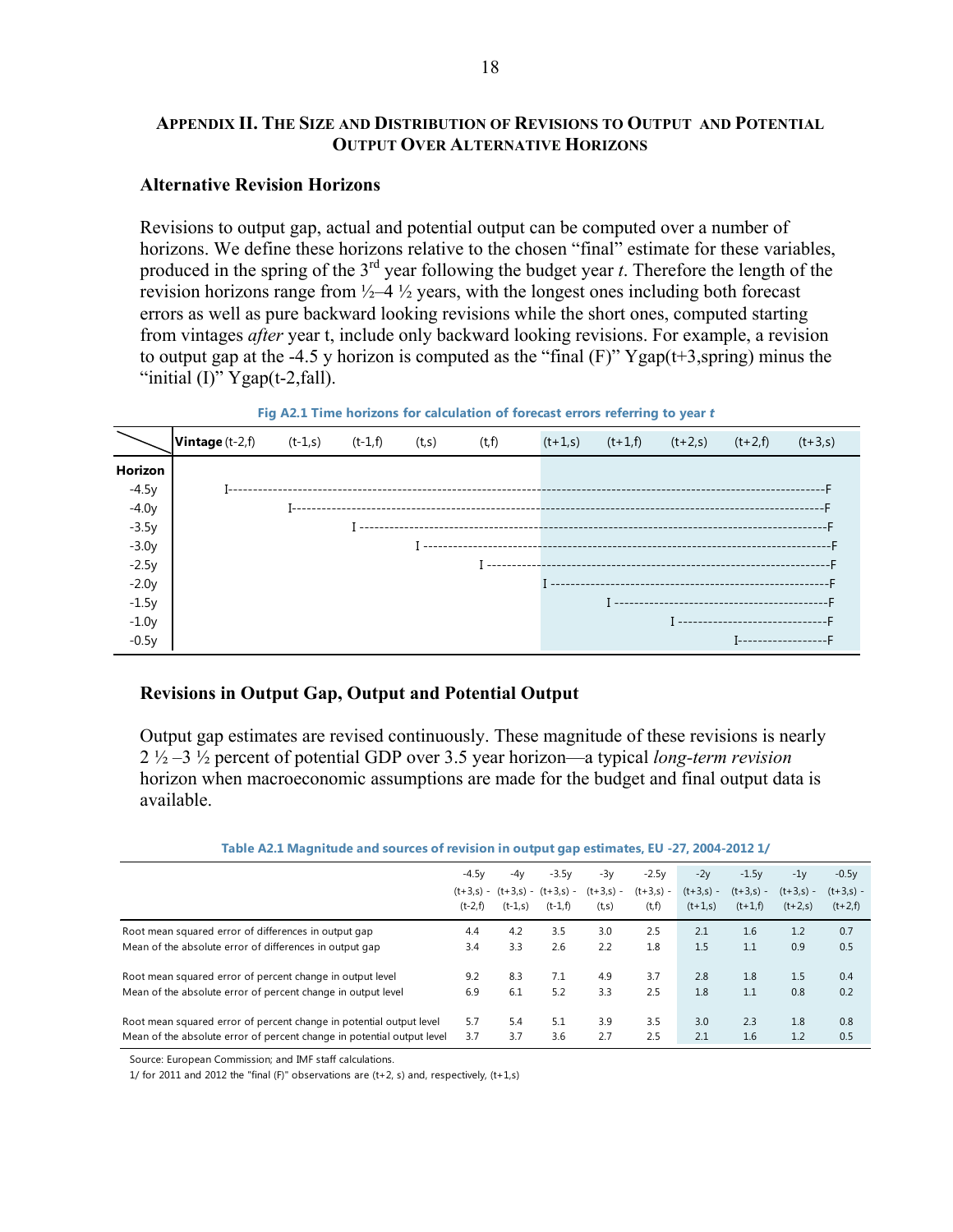Output and potential output growth revisions follow a similar pattern; at the 3.5 year horizon, the magnitude of revisions ranges between  $1-3\frac{1}{2}$  percent. Over horizons that compare only ex-post data, the size of revisions is similar between growth and potential growth.

|                                                                      | $-4.5v$   | $-4v$     | $-3.5v$                                      | $-3v$                | $-2.5v$               | $-2y$                    | $-1.5v$                  | $-1y$                    | $-0.5v$                  |
|----------------------------------------------------------------------|-----------|-----------|----------------------------------------------|----------------------|-----------------------|--------------------------|--------------------------|--------------------------|--------------------------|
|                                                                      | $(t-2,f)$ | $(t-1,s)$ | $(t+3,s) - (t+3,s) - (t+3,s) -$<br>$(t-1,f)$ | $(t+3,s) -$<br>(t,s) | $(t+3,s) -$<br>(t, f) | $(t+3,s) -$<br>$(t+1,s)$ | $(t+3,s) -$<br>$(t+1,f)$ | $(t+3,s) -$<br>$(t+2,s)$ | $(t+3,s) -$<br>$(t+2,f)$ |
| Root mean squared error of differences in output growth              | 4.7       | 4.4       | 3.4                                          | 1.9                  | 1.4                   | 1.2                      | 0.7                      | 0.6                      | 0.3                      |
| Mean of the absolute error of differences in output growth           | 2.8       | 2.8       | 2.2                                          | 1.3                  | 1.0                   | 0.7                      | 0.4                      | 0.4                      | 0.1                      |
| Root mean squared error of differences in potential output growth    | 2.2       | 1.8       | 1.4                                          | 1.2                  | 1.0                   | 0.9                      | 0.7                      | 0.5                      | 0.3                      |
| Mean of the absolute error of differences in potential output growth | 1.4       | 1.2       | 0.9                                          | 0.8                  | 0.7                   | 0.6                      | 0.5                      | 0.4                      | 0.2                      |

| Table A2.2 Magnitude revisions in estimates of growth and potential growth, EU 27, 2003-2012 1/ |  |  |
|-------------------------------------------------------------------------------------------------|--|--|
|                                                                                                 |  |  |

Source: European Commission; and IMF staff calculations.

1/ for 2011 and 2012 the "final (F)" observations are  $(t+2, s)$  and, respectively,  $(t+1,s)$ 

Revisions in output gap reflected both GDP forecast error as well as revision to estimate of potential GDP. Ex-ante, the revision in GDP is larger whereas ex-post, the revision in potential GDP is larger. This likely reflects, at least in part, the ex-post data revision of GDP levels. The revision in potential would also reflect information on GDP forecasts going forward.

## **Figure A2.2. The size of revisions diminishes over horizons, with revisions in GDP dominating ex-ante and revisions in potential becoming more important ex-post 1/**



**Mean Absolute Error in EU 27, 2004-2012**









Sources: European Commission; and IMF staff calculations.

1/ Calculations contain both ex-post revisions and ex-ante forest errors, except when marked otherwise on the figures.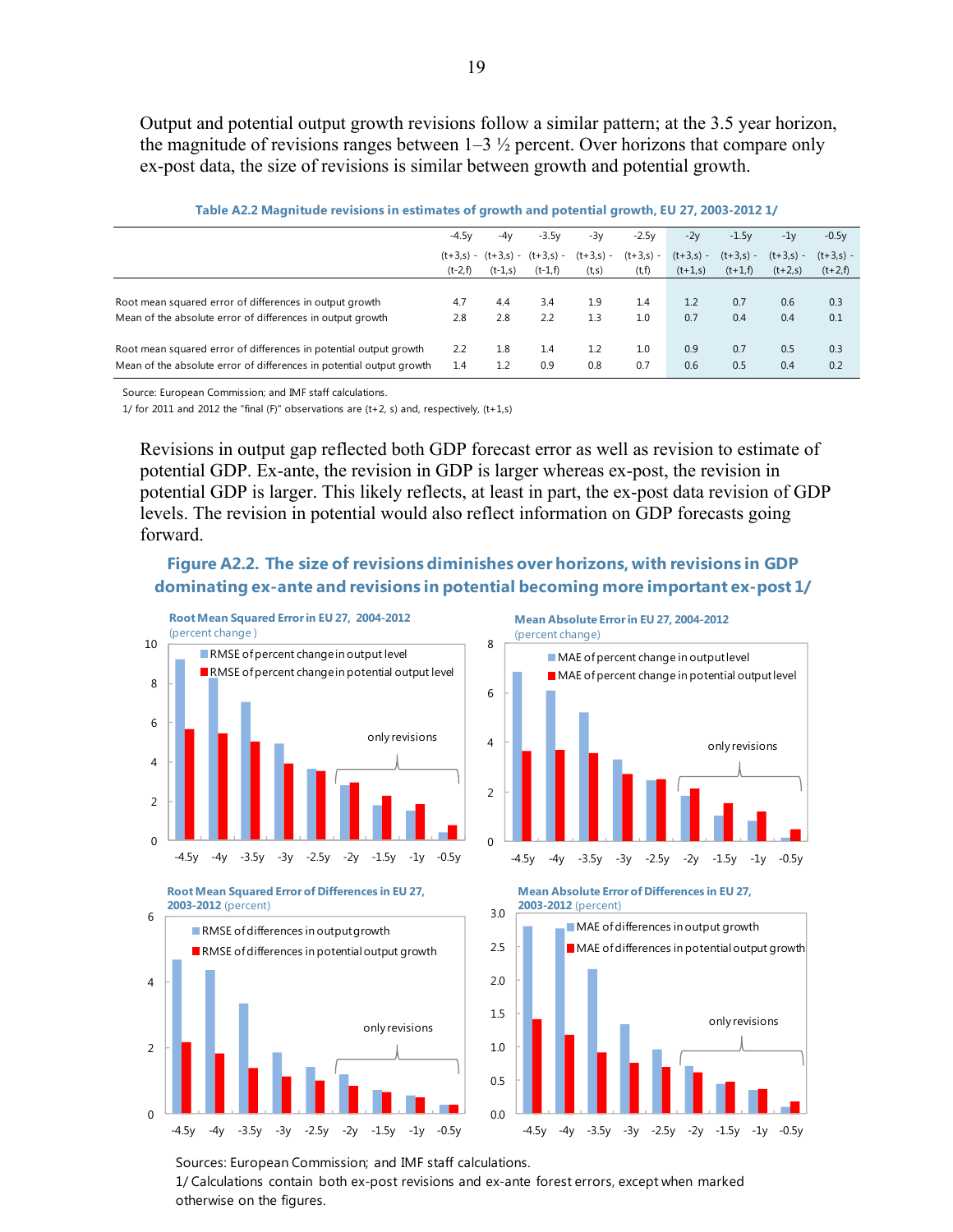The distribution of these errors across countries shows that output gap revisions were generally skewed to the positive side (i.e. the output gap was larger following the revision), with a sizable dispersion around the median. The median revision for output was positive (i.e. output was revised upwards) while that for potential output was negative. This suggests that initial estimates of potential were over optimistic for many countries and were subsequently revised down. The large revisions in output reflected forecast errors, and to a lesser extent, ex-post data revisions. Indeed, ex-post revisions were more sizable for potential GDP than output estimates. This ex-post downward revision of potential output likely reflected the uncertainties in long-term output forecasts (which affect the calculation of potential through end-point bias) rather than ex-post output data revisions.

#### **Figure A 2.3. The larger uncertainty in the ex-post revisions of potential compared to actual output appears to be explained mainly by forecast uncertainty**





Sources: European Commission; and IMF staff calculations.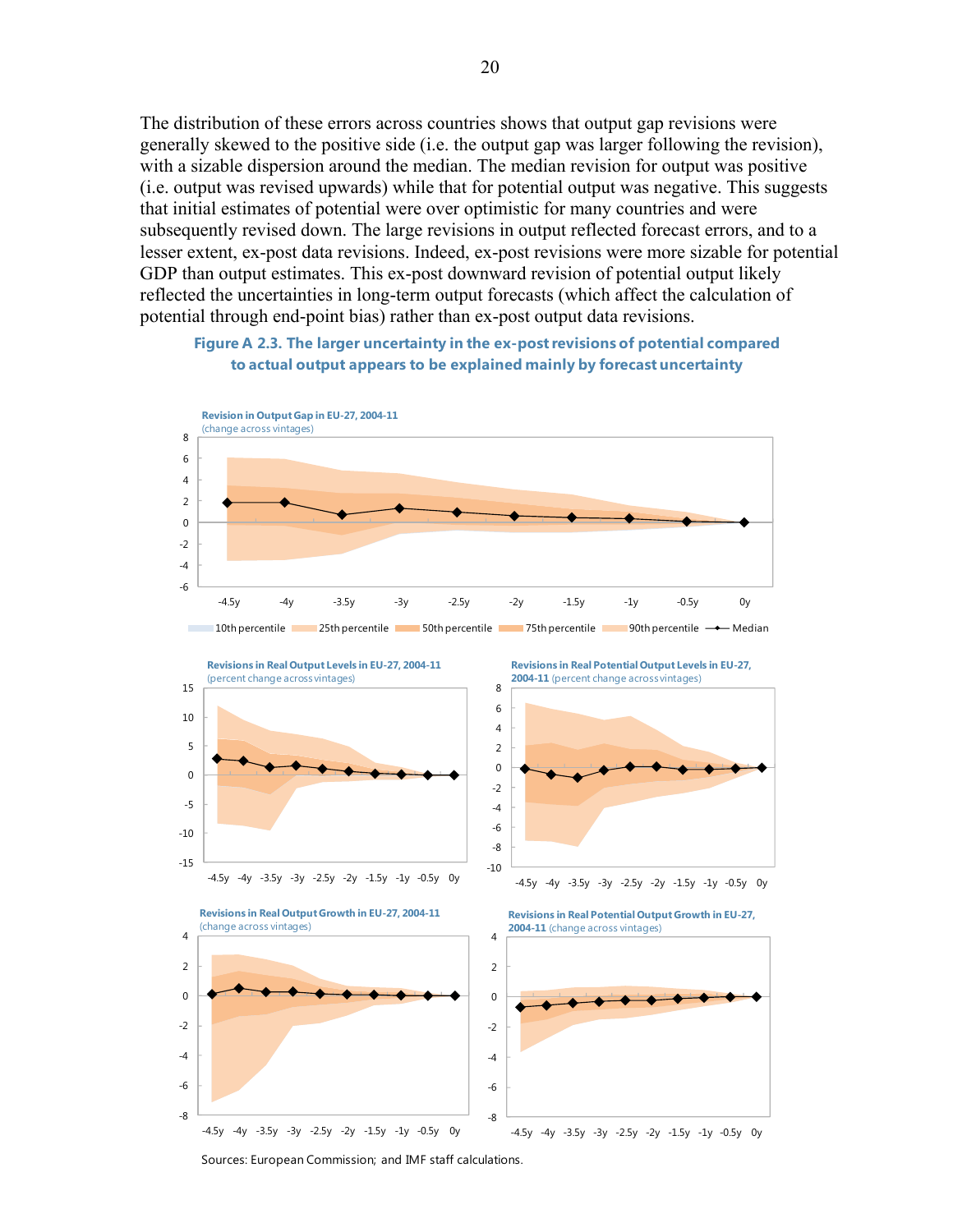## **APPENDIX III. ESTIMATING THE CROSS-VINTAGE CORRELATION OF OUTPUT AND POTENTIAL OUTPUT GROWTH**

**In this section, an empirical correlation between short term growth surprises and long term potential growth revisions across a specific horizon is estimated.** Given that we are interested in the implications of output gap revisions, arguably, revisions in output and potential output *levels* would be of more direct relevance. However, any correlation analysis would be biased by data revisions. To minimize the impact of such data revisions, growth rates are used rather than levels.<sup>1</sup> Furthermore, instead of using the budget horizon, the following analysis is based on a different horizon, as defined below, in order to better capture other relevant reference points for implementing fiscal policy.

## **Time horizons for defining revisions**

We define a short and long-term horizon for defining growth revisions:

*A short-term revision in growth for a given year t* is the difference between a new real-time estimate of growth for that year and the estimate produced *one semester* before. The frequency of EC forecasts permits the computation of two real time *revisions* for the current year growth: one between the spring estimate (t,s) and the forecast produced in the fall of the preceding year (t-1,f)—typically the budget preparation period) and another update between the fall (t,f) and spring (t,s) estimates produced during the current year. This revision reflects the growth data that is observed as the budget is being executed.

*A long-term revision in growth for a given year* is the difference between the *final* estimate of growth for the given year and the real-time estimate produced during the spring of the given year (t,s) (or alternatively, the estimate produced in the fall of the preceding year, the budget preparation period (t-1,f). Our proxy for the *final revision* of the potential growth is represented by the estimate produced by the EC in the spring of the third year following the given year  $(t+3,s)$ .<sup>2</sup> We chose this horizon as output data is finalized within this three year period.

<sup>&</sup>lt;sup>1</sup> For completeness, estimations were also done using levels data (for an example, see Table A3.9).

 $2^{2}$  By extending the horizon to three years, we lose the observations in the last two years. Thus, all estimations are based on data from 2003-2010.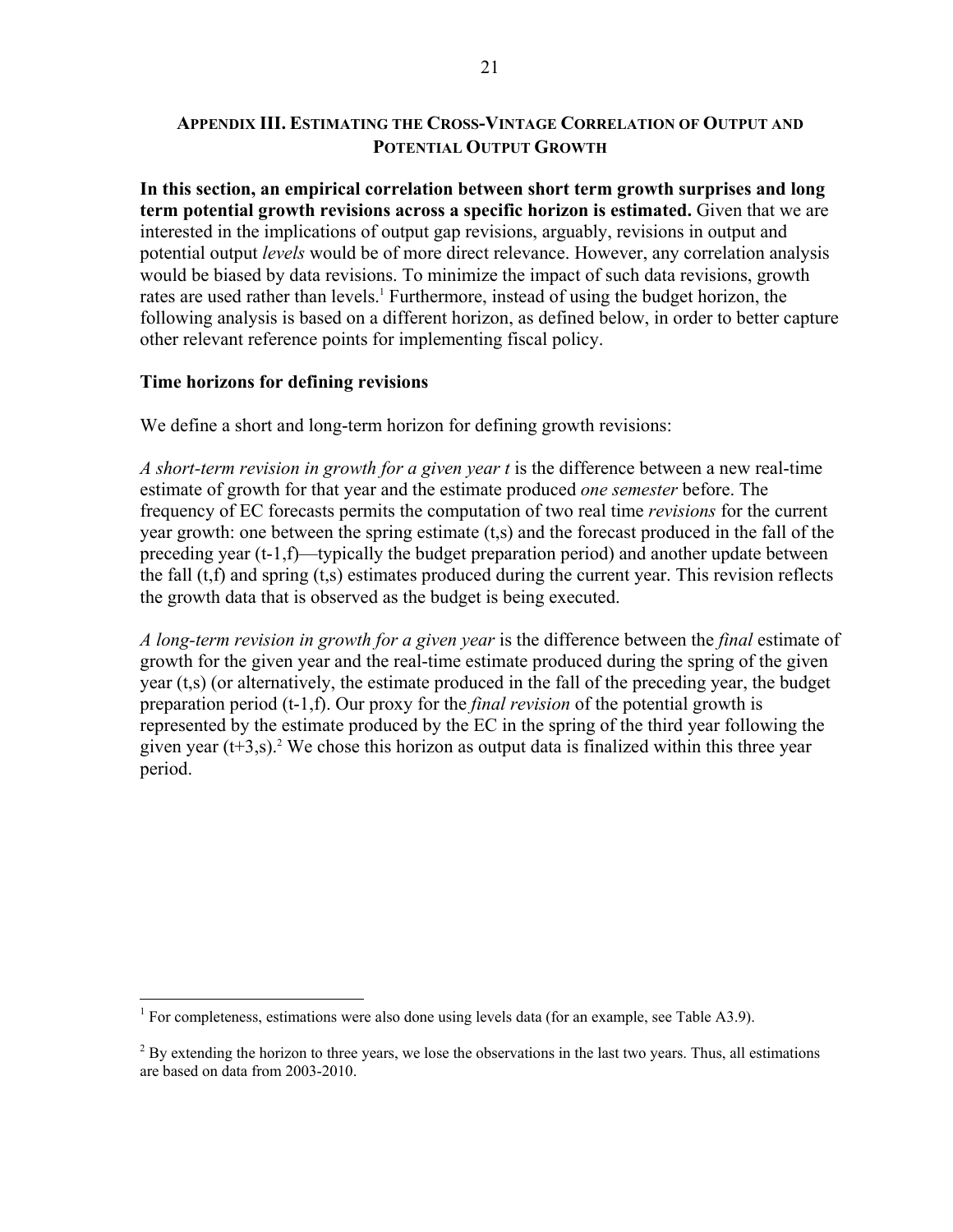

# **Fig A3.1 Short and long term revisions in growth and potential growth**

We illustrate these definitions for budget year 2006 for Spain in the table below.

## **Table A3.1. Short and long term revisions to growth and potential growth Spain, budget year T = 2006**

|                                                         | 2005, fall | 2006, spring | 2006, fall | 2009, spring |
|---------------------------------------------------------|------------|--------------|------------|--------------|
| Growth estimates                                        | 3.2        | 3.1          | 3.8        | 3.9          |
| Fall real time revision (2006, spring - 2005, fall)     |            | $-0.1$       |            |              |
| Spring real time revision (2006, fall - 2006, spring)   |            |              | 0.7        |              |
| Potential growth estimates                              | 3.4        | 3.6          |            | 3.0          |
| Fall long term revision (2009, spring - 2005, fall)     |            | $-0.4$       |            |              |
| Spring long term revision (2009, spring - 2006, spring) |            |              | $-0.6$     |              |

Source: European Commision; and IMF staff calculations

## **Estimation of the empirical correlation**

**These definitions can be used to assess how much of the short-term growth revision reflects changes in potential growth.** To assess how much of the short-term, real-time growth revision could be interpreted as having a permanent component, the long-term revisions in potential growth (the measure for the final, "true," potential growth revision) are regressed on a constant and the short-term, real-time growth revisions, using various country and time effects for both spring and fall growth revisions. In this simple specification, if realtime growth revisions were all permanent, the coefficient for the short-term growth revision would be 1. If the opposite would hold and short-term growth revisions only captured cyclical developments, the coefficient would be 0 instead.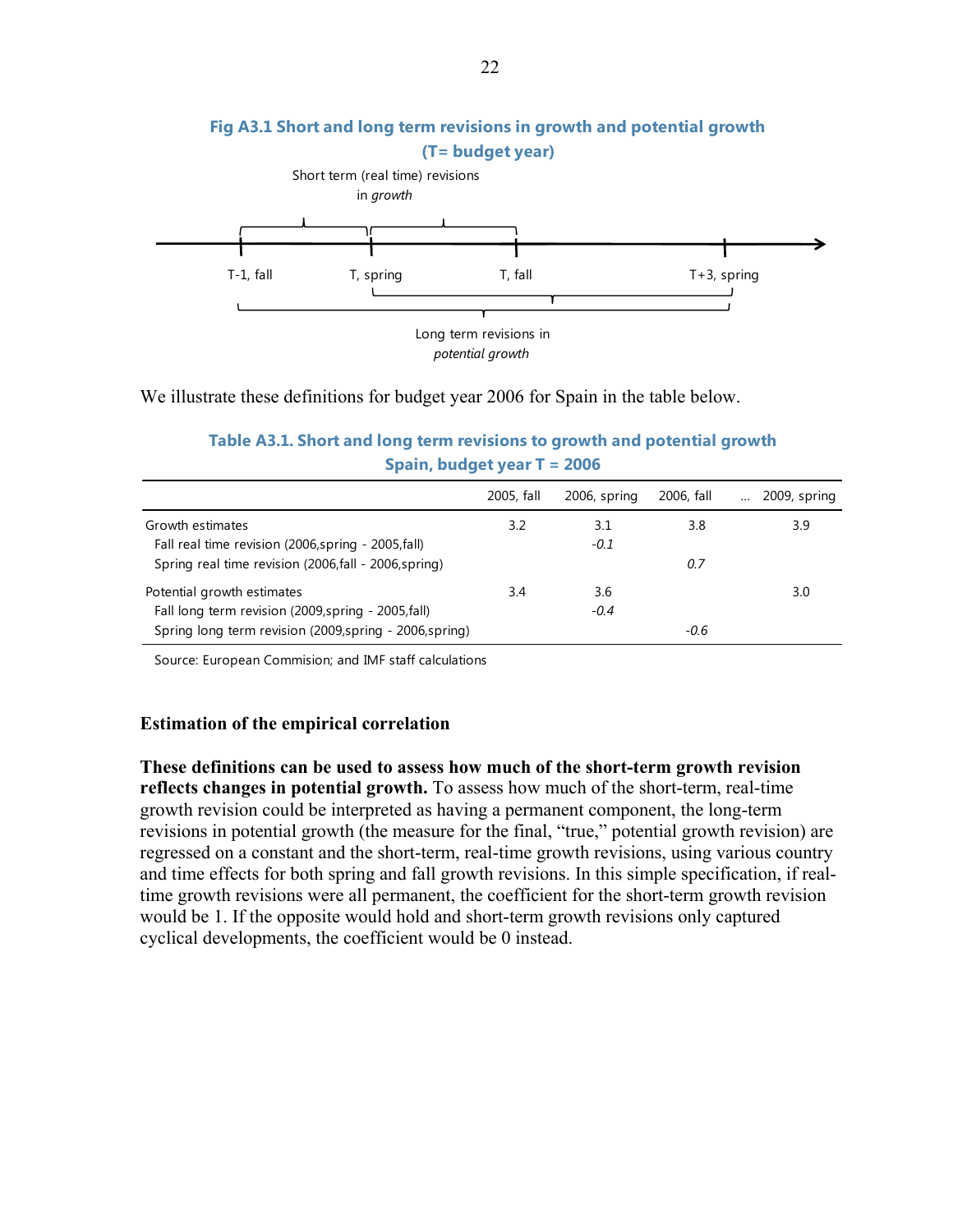#### **Estimation results**

**A 1 percentage point short-term output growth revision results on average in some 0.2– 0.3 percentage point revision in long run potential growth in the same direction (Table A3.2).** This correlation is fairly robust across estimation methods and whether we use data from spring or fall revisions.

## **Table A3.2. Correlation of long run revisions in potential growth and real time revisions in actual growth, for a given year t, 2003-10**

|                                                                                | Pooled     | Country   | Time      | Country and  |
|--------------------------------------------------------------------------------|------------|-----------|-----------|--------------|
|                                                                                | <b>OLS</b> | effects   | effects   | time effects |
| Baseline spring revision 2/<br>$\Delta qY^*$ = vintage( t+3, s) - vintage(t,s) |            |           |           |              |
| $\Delta qY$ = vintage(t,f) - vintage(t,s)                                      | $0.24***$  | $0.2**$   | $0.3***$  | $0.26***$    |
| <b>Nobs</b>                                                                    | 188        | 188       | 188       | 188          |
| Adjusted R2                                                                    | 0.09       | 0.22      | 0.37      | 0.52         |
| Baseline fall revision 3/<br>$\Delta qY^*$ = vintage( t+3, s) - vintage(t-1,f) |            |           |           |              |
| $\Delta qY = \text{vintage}(t,s) - \text{vintage}(t-1,f)$                      | $0.32***$  | $0.28***$ | $0.54***$ | $0.39***$    |
| <b>Nobs</b>                                                                    | 186        | 186       | 186       | 186          |
| Adjusted R2                                                                    | 0.31       | 0.42      | 0.52      | 0.61         |

 $\Delta$ gY\*(c,t)= b0 + b1 x  $\Delta$ gY(c,t) + eps(c,t) 1/ 2/

1/ ∆gY\* = gY\*(c,t,vintage 1) - gY\*(c,t,vintage 0); ∆gY = gY(c,t,vintage 1) - gY(c,t,vintage 0).

2/ For simplicity and ease of comparison with the baseline estimation, tables A3.2 to A3.8 list the sample of budget years as 2003-2010, given that the latest forecast vintage in our dataset is 2013,s (hence the latest budget year for which a t+3,s observation can be computed is 2010). However, for the shorter horizons in some of the robustness checks (e.g. semi-annual rolling, T A3.7 ) more budget years can be included (e.g. through 2012).

3/ Refers to a real time revision of actual growth between the fall and spring of the budget year.

4/ Real time revision of actual growth between the spring vintage of the budget year and the fall vintage of the budget preparation year.

**As a robustness check, we test whether the results differ between EU New Member States (Table A3.3) and Old Member States (Table A3.4).** This should help as estimation of potential growth is considered especially problematic in rapidly converging economies. Results suggest that this does not seem to be the case as our baseline estimates are aligned between the two subsamples.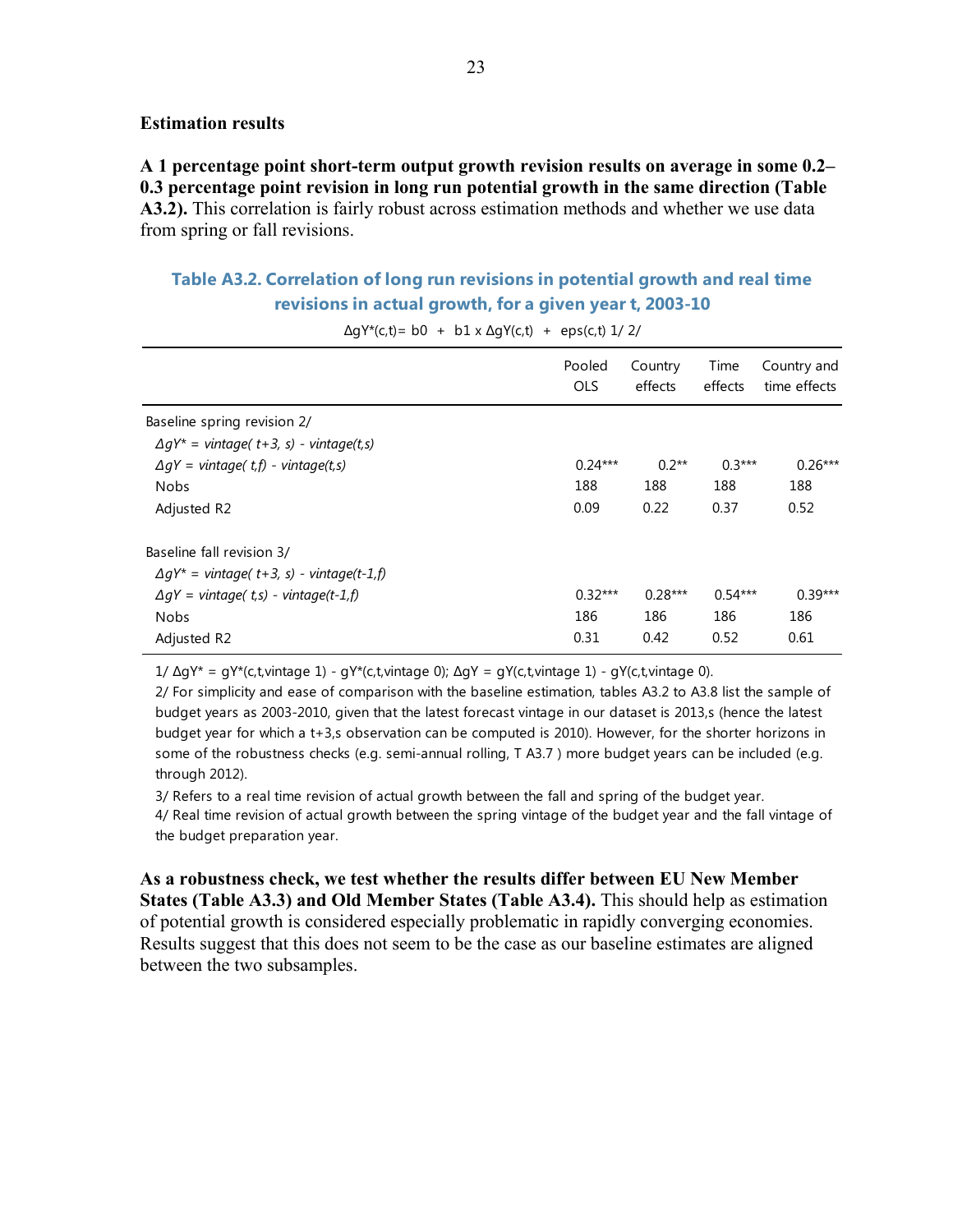## **Table A3.3 Correlation of long run revisions in potential growth and real time revisions in actual growth, for a given year t, t=2003:2010, EU New Member**

 $\Delta gY^*(c,t) = b0 + b1 \times \Delta gY(c,t) + eps(c,t) 1/$ 

|                                                           | Pooled<br><b>OLS</b> | Country<br>effects | Time<br>effects | Country and<br>time effects |
|-----------------------------------------------------------|----------------------|--------------------|-----------------|-----------------------------|
| Baseline spring revision 2/                               |                      |                    |                 |                             |
| $\Delta qY^*$ = vintage( t+3, s) - vintage(t,s)           |                      |                    |                 |                             |
| $\Delta qY$ = vintage( t,f) - vintage(t,s)                | $0.23**$             | $0.19*$            | $0.34***$       | $0.3***$                    |
| <b>Nobs</b>                                               | 68                   | 68                 | 68              | 68                          |
| Adjusted R2                                               | 0.07                 | 0.18               | 0.42            | 0.58                        |
| Baseline fall revision 3/                                 |                      |                    |                 |                             |
| $\Delta qY^*$ = vintage( t+3, s) - vintage(t-1,f)         |                      |                    |                 |                             |
| $\Delta qY = \text{vintage}(t,s) - \text{vintage}(t-1,f)$ | $0.34***$            | $0.3***$           | $0.54***$       | $0.35***$                   |
| <b>Nobs</b>                                               | 66                   | 66                 | 66              | 66                          |
| Adjusted R2                                               | 0.32                 | 0.40               | 0.53            | 0.63                        |

1/ ∆gY\* = gY\*(c,t,vintage 1) - gY\*(c,t,vintage 0); ∆gY = gY(c,t,vintage 1) - gY(c,t,vintage 0).

2/ Refers to a real time revision of actual growth between the fall and spring of the budget year.

3/ Refers to a real time revision of actual growth between the spring of the budget year and the fall of the budget preparation year.

## **Table A3.4. Correlation of long run revisions in potential growth and real time revisions in actual growth, for a given year t, t=2003:2010, EU Old Member States**

| $\Delta gY^*(c,t) = b0 + b1 \times \Delta gY(c,t) + eps(c,t) 1$ |  |  |
|-----------------------------------------------------------------|--|--|
|-----------------------------------------------------------------|--|--|

|                                                                                               | Pooled<br><b>OLS</b> | Country<br>effects | Time<br>effects | Country and<br>time effects |
|-----------------------------------------------------------------------------------------------|----------------------|--------------------|-----------------|-----------------------------|
| Baseline spring revision 2/                                                                   |                      |                    |                 |                             |
| $\Delta qY^*$ = vintage( t+3, s) - vintage(t,s)<br>$\Delta qY$ = vintage( t,f) - vintage(t,s) | $0.24**$             | $0.23*$            | $0.36***$       | $0.36***$                   |
| <b>Nobs</b>                                                                                   | 120                  | 120                | 120             | 120                         |
| Adjusted R2                                                                                   | 0.10                 | 0.14               | 0.41            | 0.49                        |
| Baseline fall revision 3/                                                                     |                      |                    |                 |                             |
| $\Delta qY^*$ = vintage( t+3, s) - vintage(t-1,f)                                             |                      |                    |                 |                             |
| $\Delta qY$ = vintage(t,s) - vintage(t-1,f)                                                   | $0.25***$            | $0.23***$          | $0.5***$        | $0.42***$                   |
| <b>Nobs</b>                                                                                   | 120                  | 120                | 120             | 120                         |
| Adjusted R2                                                                                   | 0.26                 | 0.30               | 0.48            | 0.53                        |

1/ ∆gY\* = gY\*(c,t,vintage 1) - gY\*(c,t,vintage 0); ∆gY = gY(c,t,vintage 1) - gY(c,t,vintage 0).

2/ Refers to a real time revision of actual growth between the fall and spring of the budget year. 3/ Refers to a real time revision of actual growth between the spring of the budget year and the fall of the budget preparation year.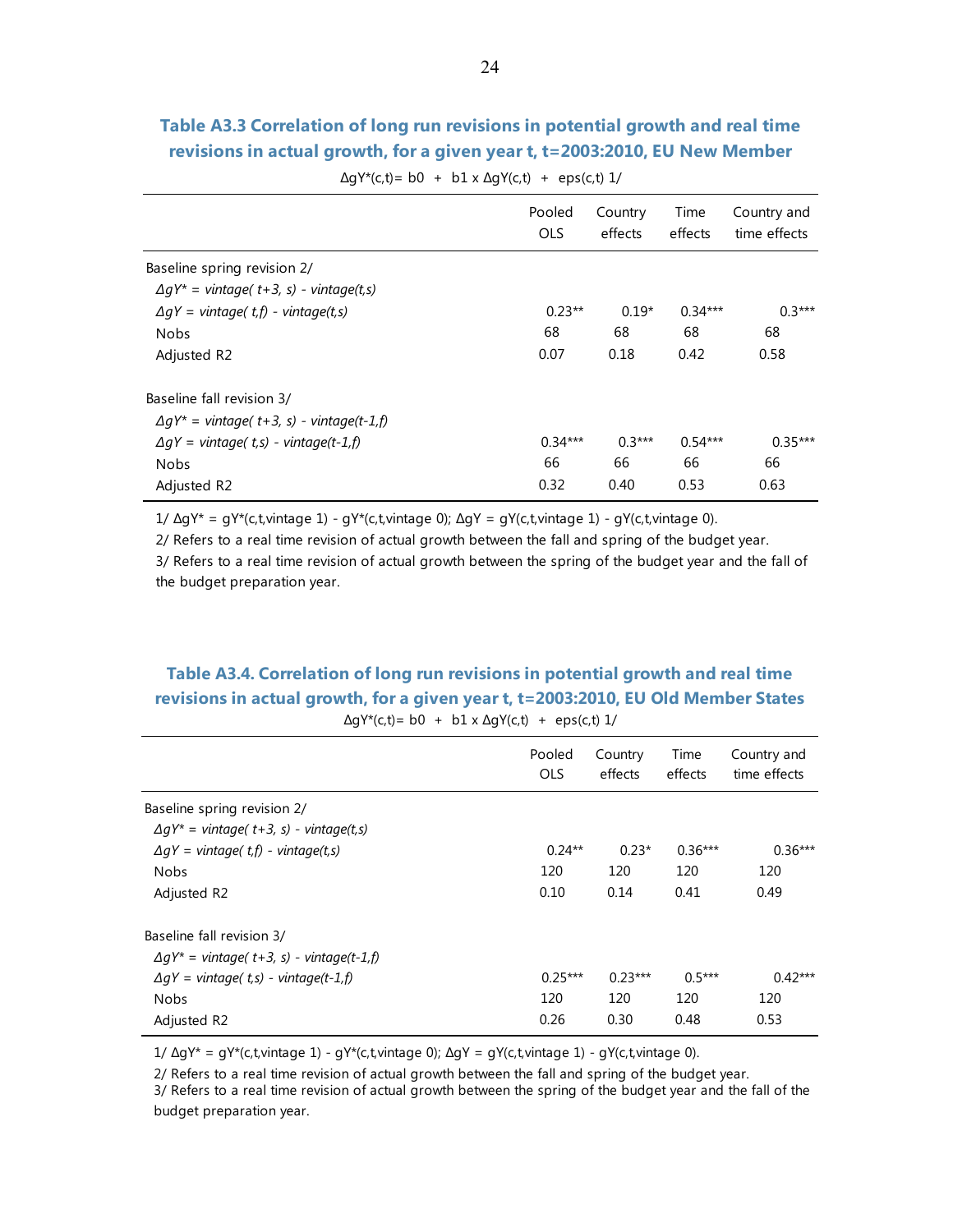**A number of alternative sample sizes and revision horizons were also tested to verify the robustness of the results** One potential objection to the baseline specification is that the choice of the (t+3, spring) vintage as the final estimate for potential GDP growth may in fact not represent the true outcome as even this estimate could be subject to subsequent revisions. An alternative is to compute potential growth revisions relative to the *latest available* estimate (the 2013, spring forecast vintage, in our sample) of potential growth for budget year *t* (Table A3.5). Symmetrical as well as shorter horizons for both growth and potential growth revisions were also used for alternative specifications (Tables A3.6 and A3.7). To try to isolate the effect of the 2008-09 crisis, the data subsample was changed to include only non-crisis years (Table A3.8). Results remained broadly stable across this array of specifications.

## **Table A3.5. Correlation of long run revisions in potential growth and real time revisions in actual growth, for a given year t, 2003-10, latest available observation**

|                                                                                   | Pooled<br><b>OLS</b> | Country<br>effects | Time<br>effects | Country and<br>time effects |  |
|-----------------------------------------------------------------------------------|----------------------|--------------------|-----------------|-----------------------------|--|
| Alternative spring revision 2/<br>$\Delta qY^*$ = vintage(2013, s) - vintage(t,s) |                      |                    |                 |                             |  |
| $\Delta qY =$ vintage( t, f) - vintage(t, s)                                      | $0.26***$            | $0.25***$          | $0.3***$        | $0.29***$                   |  |
| <b>Nobs</b>                                                                       | 242                  | 242                | 242             | 242                         |  |
| Adjusted R2                                                                       | 0.13                 | 0.23               | 0.31            | 0.43                        |  |
| Alternative fall revision 3/                                                      |                      |                    |                 |                             |  |
| $\Delta qY^*$ = vintage(2013, s) - vintage(t-1,f)                                 |                      |                    |                 |                             |  |
| $\Delta qY =$ vintage( t,s) - vintage(t-1,f)                                      | $0.35***$            | $0.32***$          | $0.52***$       | $0.44***$                   |  |
| <b>Nobs</b>                                                                       | 240                  | 240                | 240             | 240                         |  |
| Adjusted R2                                                                       | 0.35                 | 0.41               | 0.49            | 0.54                        |  |
|                                                                                   |                      |                    |                 |                             |  |

 $\Delta qY^*(c,t) = b0 + b1 \times \Delta qY(c,t) + eps(c,t)1$ 

1/ ∆gY\* = gY\*(c,t,vintage 1) - gY\*(c,t,vintage 0); ∆gY = gY(c,t,vintage 1) - gY(c,t,vintage 0). The final estimate of potential growth for a given year t is taken to be the latest currently available estimate, namely the 2013, spring vintage.

2/ Refers to a real time revision of actual growth between the fall and spring of the budget year.

3/ Real time revision of actual growth between the spring vintage of the budget year and the fall vintage of the budget preparation year.

While the main motivation for using real time growth revisions was to inform a rule of thumb that could be useful for real time evaluations of current fiscal adjustment, the empirical correlation between growth and potential growth can also be estimated across alternative horizons reflecting different decision points for assesing the implementation of fiscal policy. In particular, a *budget preparation horizon* can be defined as the revision from the time of buget prepartion (t-1,f) to the "final" estimate of both growth and potential growth 3 years later (t+3,s). Alternatively, the correlation can be estimated over the *budget evaluation horizon* as defined in section II. Finally, one can also compare the growth and potential growth figures between the "final" estimate at (t+3,s) and (t,s), designated as the *budget implementation horizon* (Table A3.6). The results from estimating correlations also over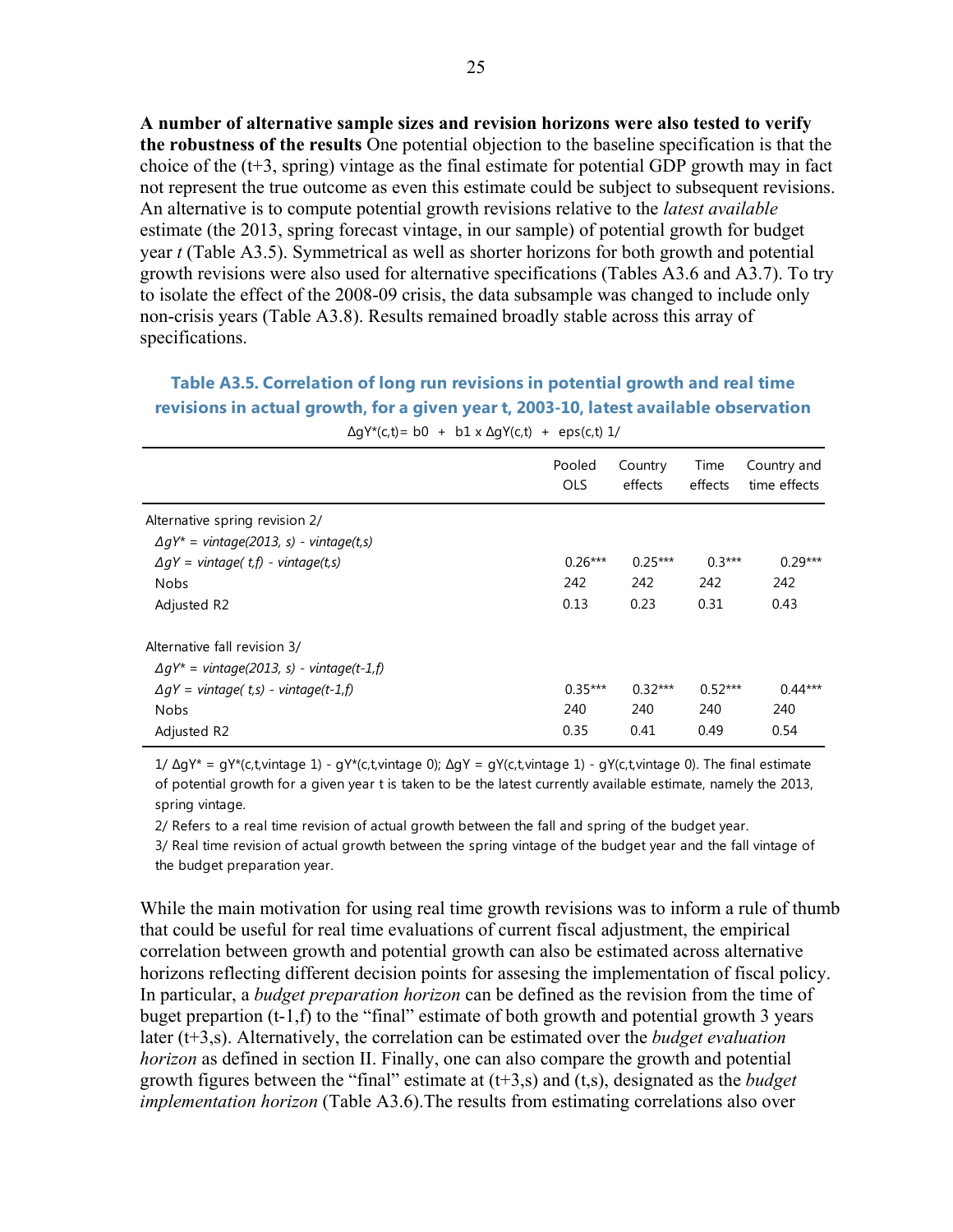shorter term (semi-annual) horizons suggest, as expected, that the degree to which growth revisions have permanent effects diminishes over time (Table A3.7).

## **Table A3.6. Correlation of revisions in potential growth and actual growth, for a given year t, 2003-10, alternative horizons**

|                                                                           | Pooled<br>OLS | Country<br>effects | Time<br>effects | Country and<br>time effects |
|---------------------------------------------------------------------------|---------------|--------------------|-----------------|-----------------------------|
| Budget preparation horizon                                                |               |                    |                 |                             |
| $\Delta qY^*$ , $\Delta qY =$ vintage( t+3,s) - vintage(t-1,f)            | $0.26***$     | $0.23***$          | $0.34***$       | $0.29***$                   |
| <b>Nobs</b>                                                               | 186           | 186                | 186             | 186                         |
| Adjusted R2                                                               | 0.49          | 0.61               | 0.65            | 0.75                        |
| Budget evaluation horizon                                                 |               |                    |                 |                             |
| $\Delta qY^*$ , $\Delta qY$ = vintage( t + 1,s) - vintage(t-1,f)          | $0.31***$     | $0.3***$           | $0.35***$       | $0.35***$                   |
| <b>Nobs</b>                                                               | 240           | 240                | 240             | 240                         |
| Adjusted R2                                                               | 0.73          | 0.73               | 0.81            | 0.82                        |
| Budget implementation horizon                                             |               |                    |                 |                             |
| $\Delta qY^*$ , $\Delta qY = \text{vintage}(t+3,s) - \text{vintage}(t,s)$ | $0.28***$     | $0.24***$          | $0.33***$       | $0.29***$                   |
| <b>Nobs</b>                                                               | 188           | 188                | 188             | 188                         |
| Adjusted R2                                                               | 0.22          | 0.34               | 0.46            | 0.59                        |

 $\Delta$ gY\*(c,t)= b0 + b1 x  $\Delta$ gY(c,t) + eps(c,t) 1/

1/ ∆gY\* = gY\*(c,t,vintage 1) - gY\*(c,t,vintage 0); ∆gY = gY(c,t,vintage 1) - gY(c,t,vintage 0).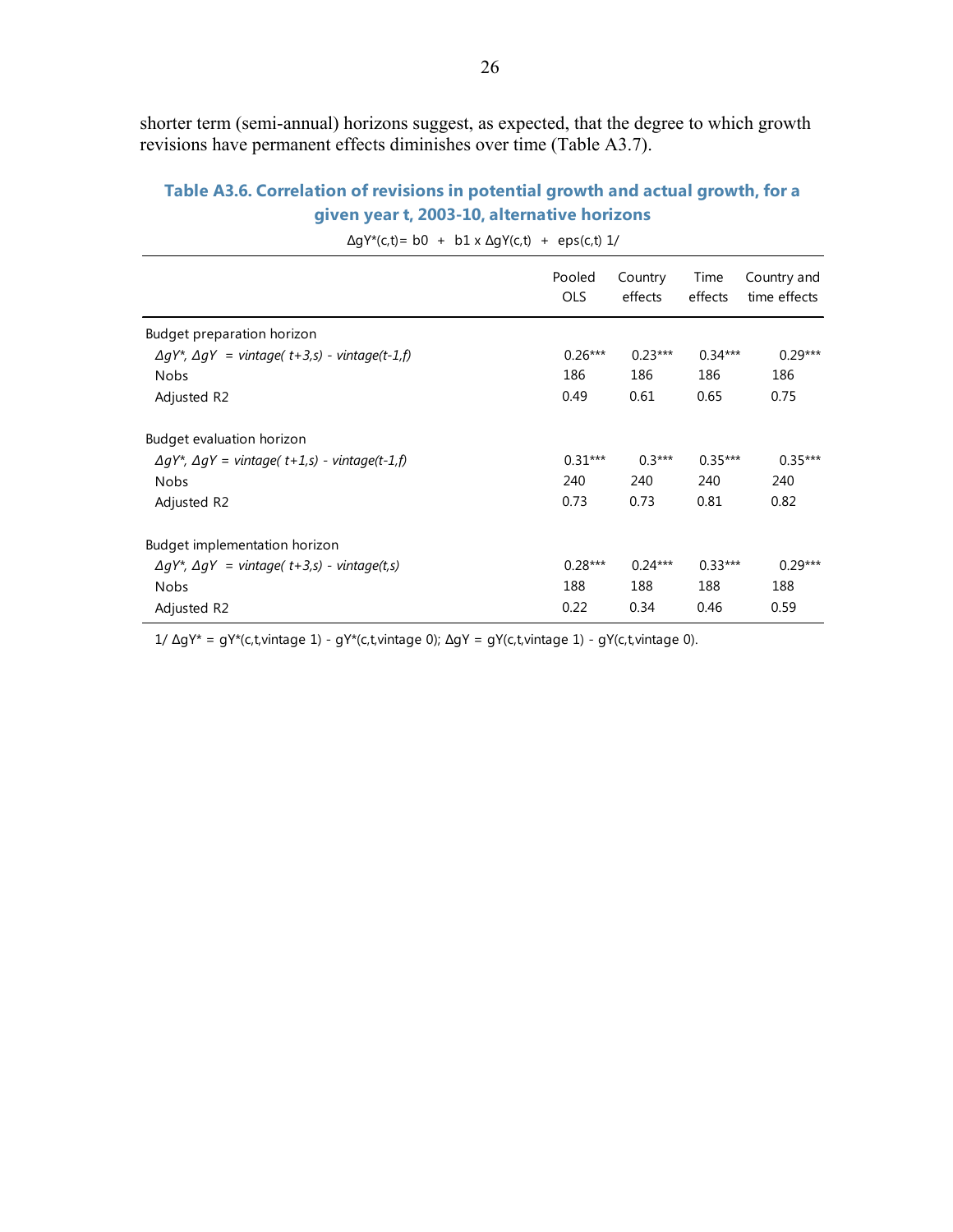|                                           | Pooled<br>OLS | Country<br>effects | Time<br>effects | Country<br>and time |
|-------------------------------------------|---------------|--------------------|-----------------|---------------------|
| vintage( $t,s$ ) - vintage( $t$ -1, $f$ ) | $0.29***$     | $0.29***$          | $0.29***$       | $0.3***$            |
| Nobs                                      | 240           | 240                | 240             | 240                 |
| Adjusted R2                               | 0.79          | 0.79               | 0.79            | 0.79                |
| vintage $(t, f)$ - vintage $(t, s)$       | $0.29***$     | $0.3***$           | $0.31***$       | $0.32***$           |
| Nobs                                      | 242           | 242                | 242             | 242                 |
| Adjusted R2                               | 0.54          | 0.54               | 0.60            | 0.60                |
| vintage( $t+1$ ,s) - vintage( $t$ ,f)     | $0.39***$     | $0.43***$          | $0.26***$       | $0.3***$            |
| <b>Nobs</b>                               | 252           | 252                | 252             | 252                 |
| Adjusted R2                               | 0.36          | 0.40               | 0.47            | 0.49                |
| vintage( $t+1,f$ ) - vintage( $t+1,s$ )   | $0.27***$     | $0.29***$          | $0.24***$       | $0.27***$           |
| Nobs                                      | 227           | 227                | 227             | 227                 |
| Adjusted R2                               | 0.05          | $-0.02$            | 0.20            | 0.14                |
| vintage( $t+2$ , s) - vintage( $t+1$ , f) | 0.11          | 0.21               | 0.09            | $0.18**$            |
| Nobs                                      | 237           | 237                | 237             | 237                 |
| Adjusted R2                               | 0.00          | $-0.01$            | 0.38            | 0.41                |
| vintage( $t+2,f$ ) - vintage( $t+2,s$ )   | $0.18**$      | $0.19**$           | $0.19**$        | $0.2**$             |
| Nobs                                      | 212           | 212                | 212             | 212                 |
| Adjusted R2                               | 0.04          | $-0.01$            | 0.20            | 0.16                |
| vintage( $t+3$ , s) - vintage( $t+2$ , f) | $0.11**$      | 0.08               | $0.07**$        | 0.03                |
| Nobs                                      | 212           | 212                | 212             | 212                 |
| Adjusted R2                               | 0.01          | $-0.07$            | 0.45            | 0.43                |

## **Table A3.7. Correlation of revisions in potential growth and actual growth, for a given year t, t=2003:2010, rolling semi-annual horizons**

 $\Delta gY^*(c,t) = b0 + b1 \times \Delta gY(c,t) + eps(c,t) 1/$ 

1/ ∆gY\* = gY\*(c,t,vintage 1) - gY\*(c,t,vintage 0); ∆gY = gY(c,t,vintage 1) - gY(c,t,vintage 0).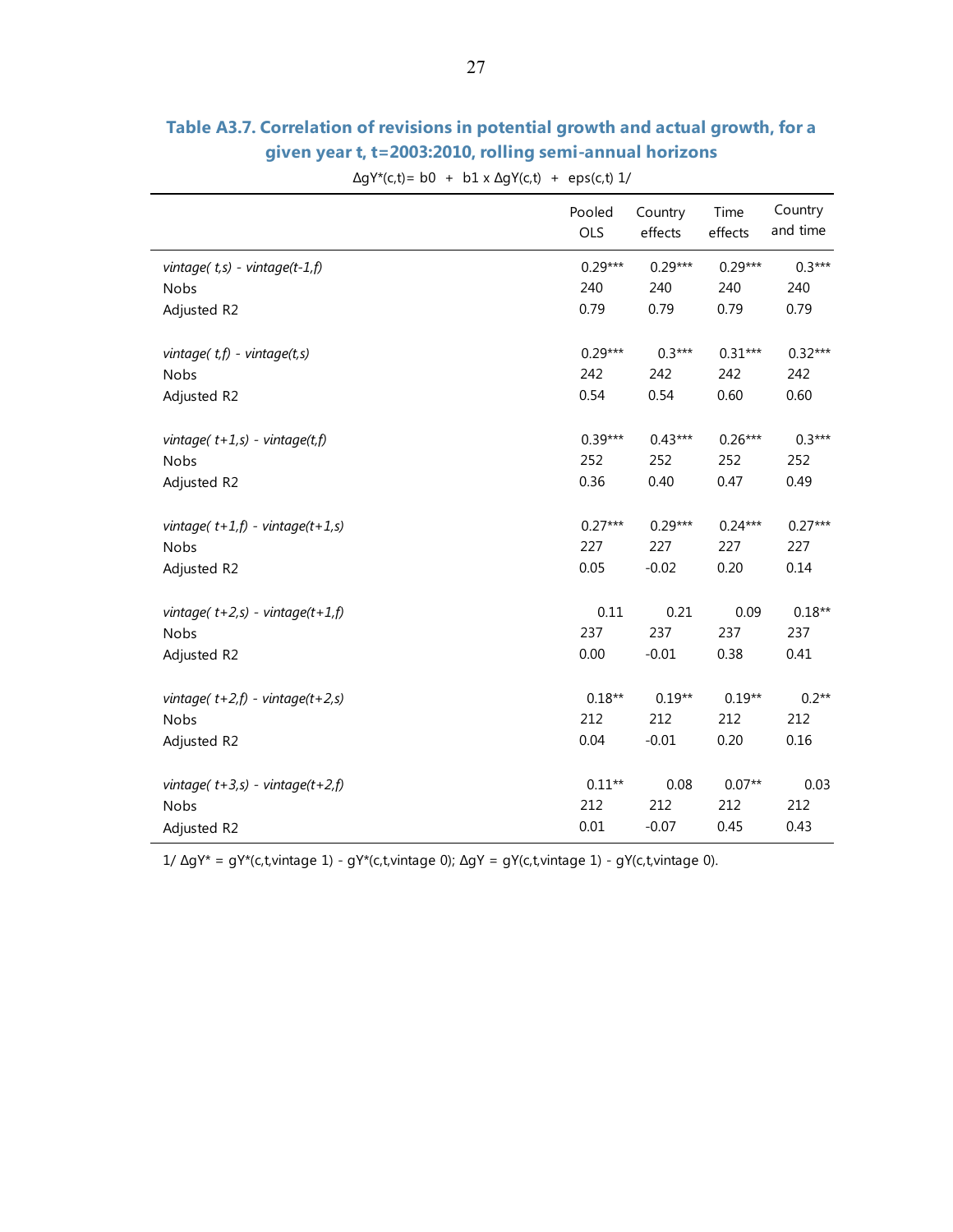Our full data sample may suffer from structural breaks due to the inclusion of crisis years that saw significant revisions to potential growth compared to original estimates. One possible robustness check is to estimate the empirical correlation over a subsample of observations excluding crisis years 2008-09 and at short term (semi annual) horizons (Table A 3.8). These estimates support our baseline results, although they are not exactly comparable as our baseline estimation refers to the correlation of short term growth surprises with permanent (long term) changes in potential growth.

## **Table A3.8. Correlation of revisions in potential growth and actual growth, for a given year t, t=2003-07,2010, rolling semi-annual horizons (non-crisis)**

|                                           | Pooled<br>OLS | Country<br>effects | Time<br>effects | Country and<br>time effects |
|-------------------------------------------|---------------|--------------------|-----------------|-----------------------------|
| vintage $(t, s)$ - vintage $(t-1, f)$     | $0.3***$      | $0.27***$          | $0.3***$        | $0.27***$                   |
| Nobs                                      | 186           | 186                | 186             | 186                         |
| Adjusted R2                               | 0.42          | 0.43               | 0.41            | 0.42                        |
| vintage $(t, f)$ - vintage $(t, s)$       | $0.27***$     | $0.28***$          | $0.3***$        | $0.34***$                   |
| Nobs                                      | 188           | 188                | 188             | 188                         |
| Adjusted R2                               | 0.39          | 0.34               | 0.45            | 0.42                        |
| vintage( $t+1$ ,s) - vintage( $t$ ,f)     | $0.27***$     | $0.31***$          | $0.24***$       | $0.26***$                   |
| <b>Nobs</b>                               | 198           | 198                | 198             | 198                         |
| Adjusted R2                               | 0.17          | 0.14               | 0.20            | 0.17                        |
| vintage( $t+1,f$ ) - vintage( $t+1,s$ )   | $0.29***$     | $0.3**$            | $0.26***$       | $0.27***$                   |
| Nobs                                      | 173           | 173                | 173             | 173                         |
| Adjusted R2                               | 0.07          | $-0.04$            | 0.24            | 0.15                        |
| vintage( $t+2$ , s) - vintage( $t+1$ , f) | 0.15          | 0.22               | 0.13            | $0.19*$                     |
| Nobs                                      | 183           | 183                | 183             | 183                         |
| Adjusted R2                               | 0.01          | $-0.04$            | 0.41            | 0.43                        |
| vintage( $t+2,f$ ) - vintage( $t+2,s$ )   | 0.15          | 0.15               | 0.13            | 0.14                        |
| Nobs                                      | 158           | 158                | 158             | 158                         |
| Adjusted R2                               | 0.02          | $-0.03$            | 0.17            | 0.15                        |
| vintage( $t+3$ , s) - vintage( $t+2$ , f) | 0.13          | 0.16               | 0.04            | 0.05                        |
| Nobs                                      | 158           | 158                | 158             | 158                         |
| Adjusted R2                               | 0.00          | $-0.12$            | 0.47            | 0.44                        |

 $\Delta$ gY\*(c,t)= b0 + b1 x  $\Delta$ gY(c,t) + eps(c,t) 1/

1/ ∆gY\* = gY\*(c,t,vintage 1) - gY\*(c,t,vintage 0); ∆gY = gY(c,t,vintage 1) - gY(c,t,vintage 0).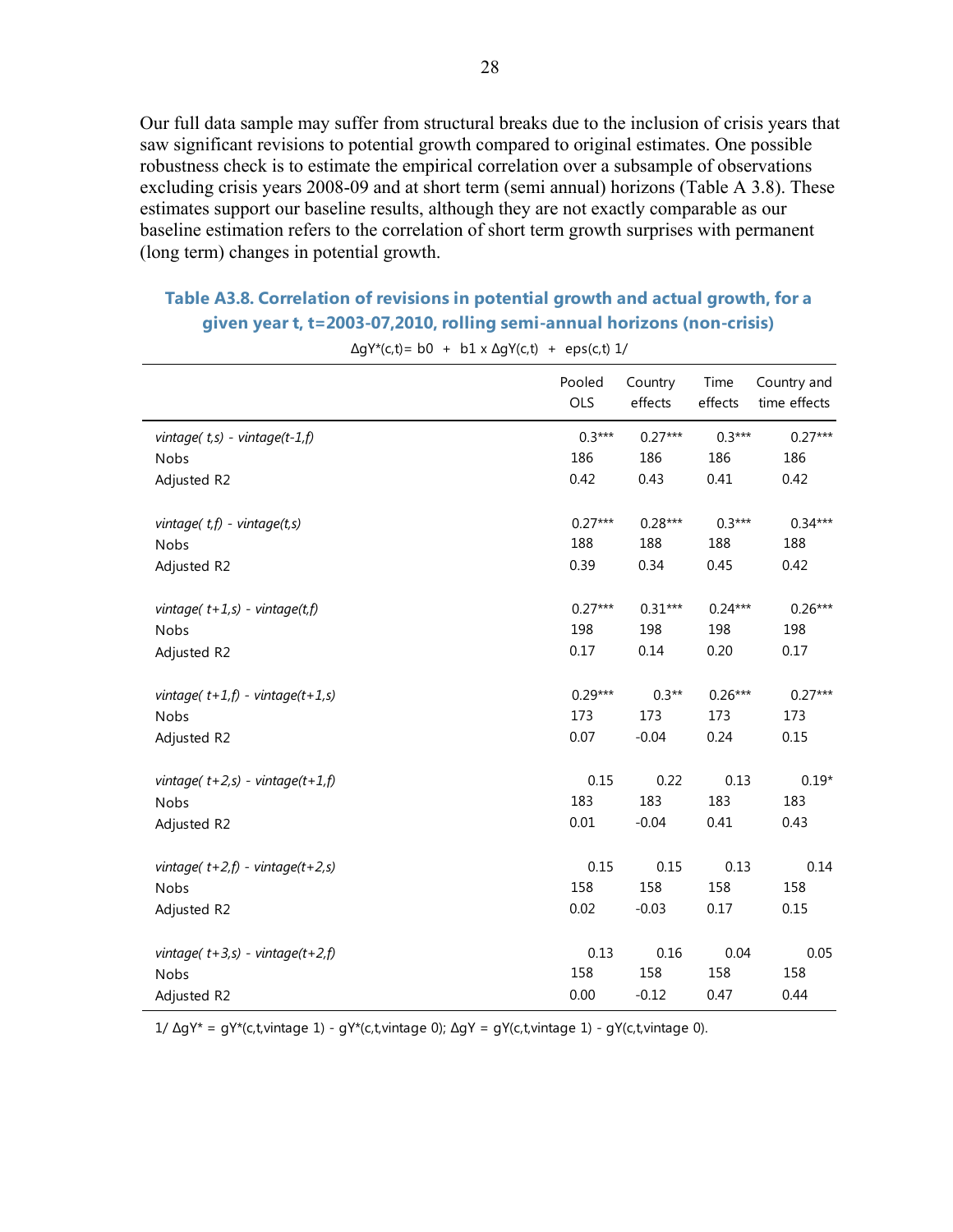Finally, to address the possibility of omitted variable bias in the case where current year growth surprises affect the projections for subsequent years, we have also re-estimated the baseline model by including real time growth revisions for subsequent years in addition to year *t.* Our main results remain robust in this additional specification (Table 3.9).

## **Table A3.9 Correlation of long run revisions in potential growth and real time revisions in actual growth, for a given year t , controlling for multi year growth revisions, 2003-10**

Pooled **Country** Time  $\Delta qY^*(c,t) = b0 + b1 \times \Delta qY(c,t) + b2 \times \Delta qY(c,t+1) + b3 \times \Delta qY(c,t+2) + eps(c,t) 1/2/$ 

|                                                    | Pooled<br>Country | Time      | Country and |              |
|----------------------------------------------------|-------------------|-----------|-------------|--------------|
|                                                    | <b>OLS</b>        | effects   | effects     | time effects |
| Baseline spring revision 3/                        |                   |           |             |              |
| $\Delta gY^*(t)$ = vintage( t+3, s) - vintage(t,s) |                   |           |             |              |
| $\Delta gY(t)$ = vintage(t,f) - vintage(t,s)       | $0.28***$         | $0.29***$ | $0.32***$   | $0.32***$    |
| $\Delta gY(t+1)$ = vintage(t,f) - vintage(t,s)     | $0.41***$         | $0.41***$ | $0.29***$   | $0.3***$     |
| $\Delta gY(t+2)$ = vintage(t,f) - vintage(t,s)     | $0.25***$         | $0.26***$ | $0.23***$   | $0.24***$    |
| <b>Nobs</b>                                        | 188               | 188       | 188         | 188          |
| Adjusted R2                                        | 0.49              | 0.62      | 0.57        | 0.72         |
| Baseline fall revision 4/                          |                   |           |             |              |
| $\Delta gY^*$ = vintage( t+3, s) - vintage(t-1,f)  |                   |           |             |              |
| $\Delta gY(t)$ = vintage(t,s) - vintage(t-1,f)     | $0.4***$          | $0.36***$ | $0.53***$   | $0.49***$    |
| $\Delta gY(t+1)$ = vintage(t,s) - vintage(t-1,f)   | $0.3***$          | $0.27***$ | $0.49***$   | $0.45***$    |
| $\Delta gY(t+2)$ = vintage(t,s) - vintage(t-1,f)   | $0.23***$         | $0.2***$  | $0.28***$   | $0.23***$    |
| Nobs                                               | 186               | 186       | 186         | 186          |
| Adjusted R2                                        | 0.68              | 0.72      | 0.76        | 0.78         |

1/ ∆gY\* = gY\*(c,t,vintage 1) - gY\*(c,t,vintage 0); ∆gY = gY(c,t,vintage 1) - gY(c,t,vintage 0).

2/ For simplicity and ease of comparison with the baseline estimation, tables A3.2 to A3.8 list the sample of budget years as 2003-2010, given that the latest forecast vintage in our dataset is 2013,s (hence the latest budget year for which a t+3,s observation can be computed is 2010). However, for the shorter horizons in some of the robustness checks (e.g. semi-annual rolling, T A3.7 ) more budget years can be included (e.g. through 2012).

3/ Refers to a real time revision of actual growth between the fall and spring of the budget year.

4/ Real time revision of actual growth between the spring vintage of the budget year and the fall vintage of the budget preparation year.